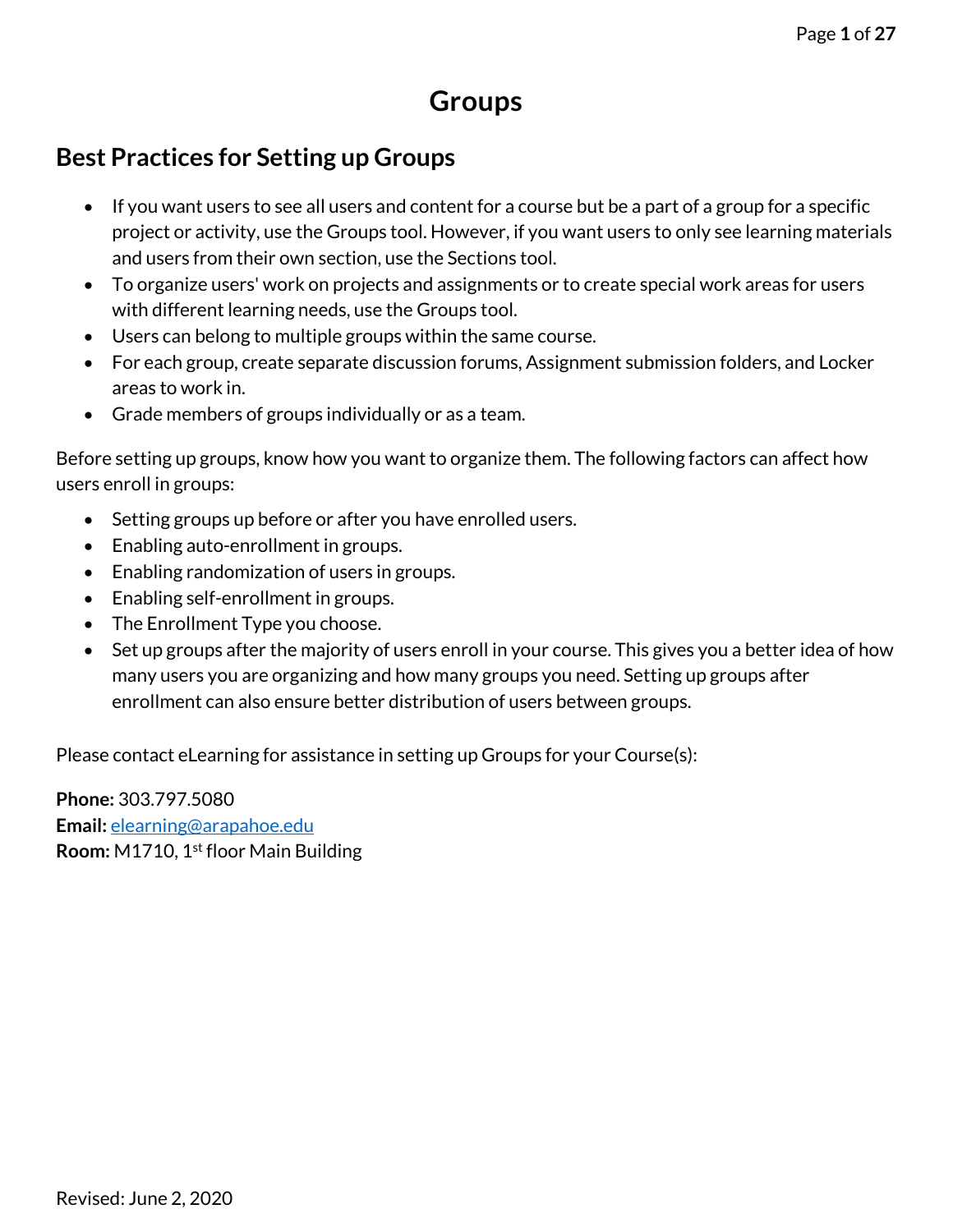# **Contents**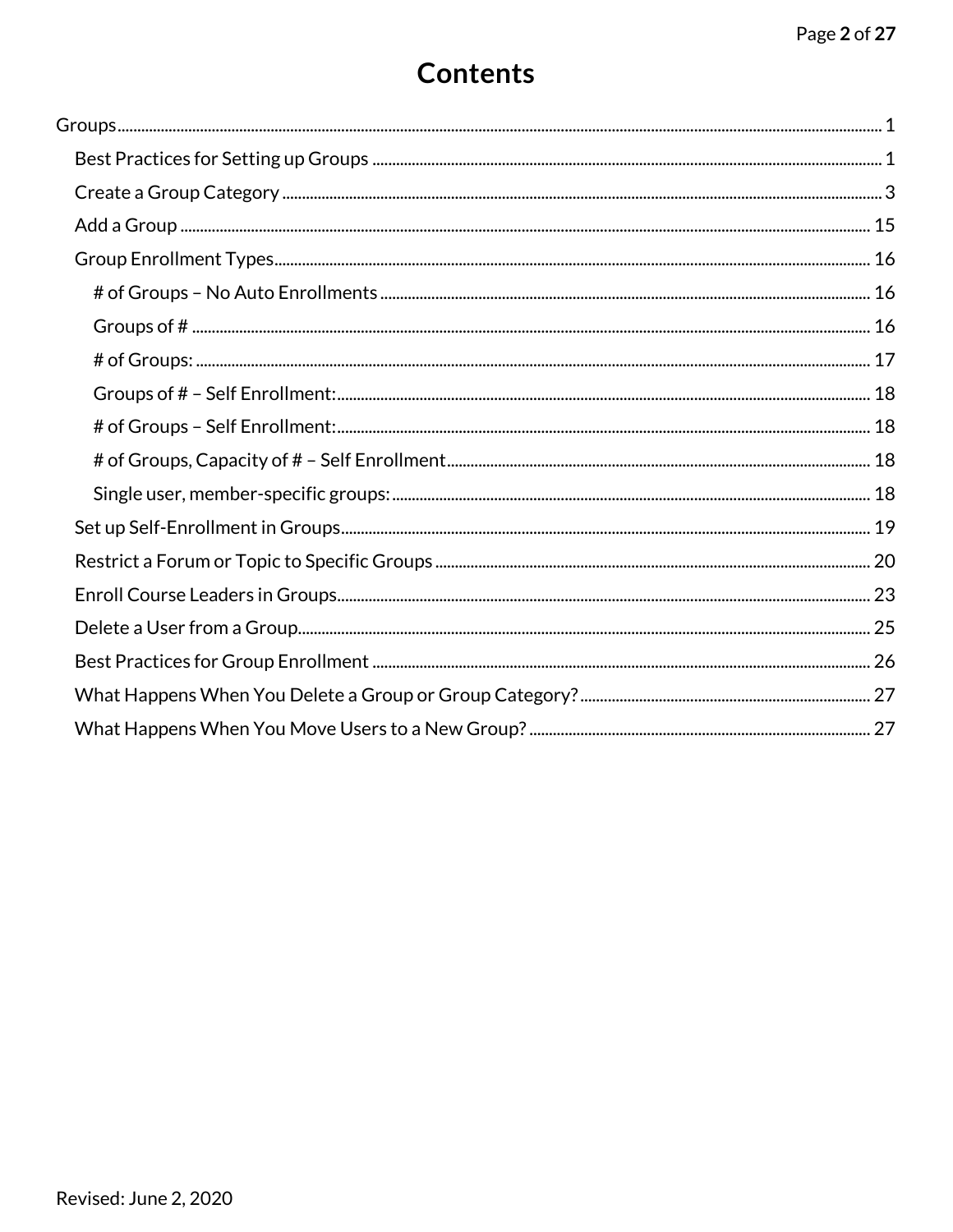### <span id="page-2-0"></span>**Create a Group Category**

To organize and manage related groups, use categories. For example, you can have a category for Assignment 1, Assignment 2, Seminars, Remedial Help, and Book Reviews.

Before you create a new set of groups, you must set up a category and create restricted work areas for the groups.

**Step 1:** From the navigation bar, select the **More** dropdown menu. Select **Groups**.



**Step 2:** From the **Manage Groups** page, select **New Category**.

| <b>Manage Groups</b>                  |  |  |  |  |  |
|---------------------------------------|--|--|--|--|--|
| <b>New Category</b>                   |  |  |  |  |  |
| Categories                            |  |  |  |  |  |
| <b>View Categories</b>                |  |  |  |  |  |
| S_ACC_HUM103401_202110                |  |  |  |  |  |
|                                       |  |  |  |  |  |
| $\blacktriangleright$ Email<br>Delete |  |  |  |  |  |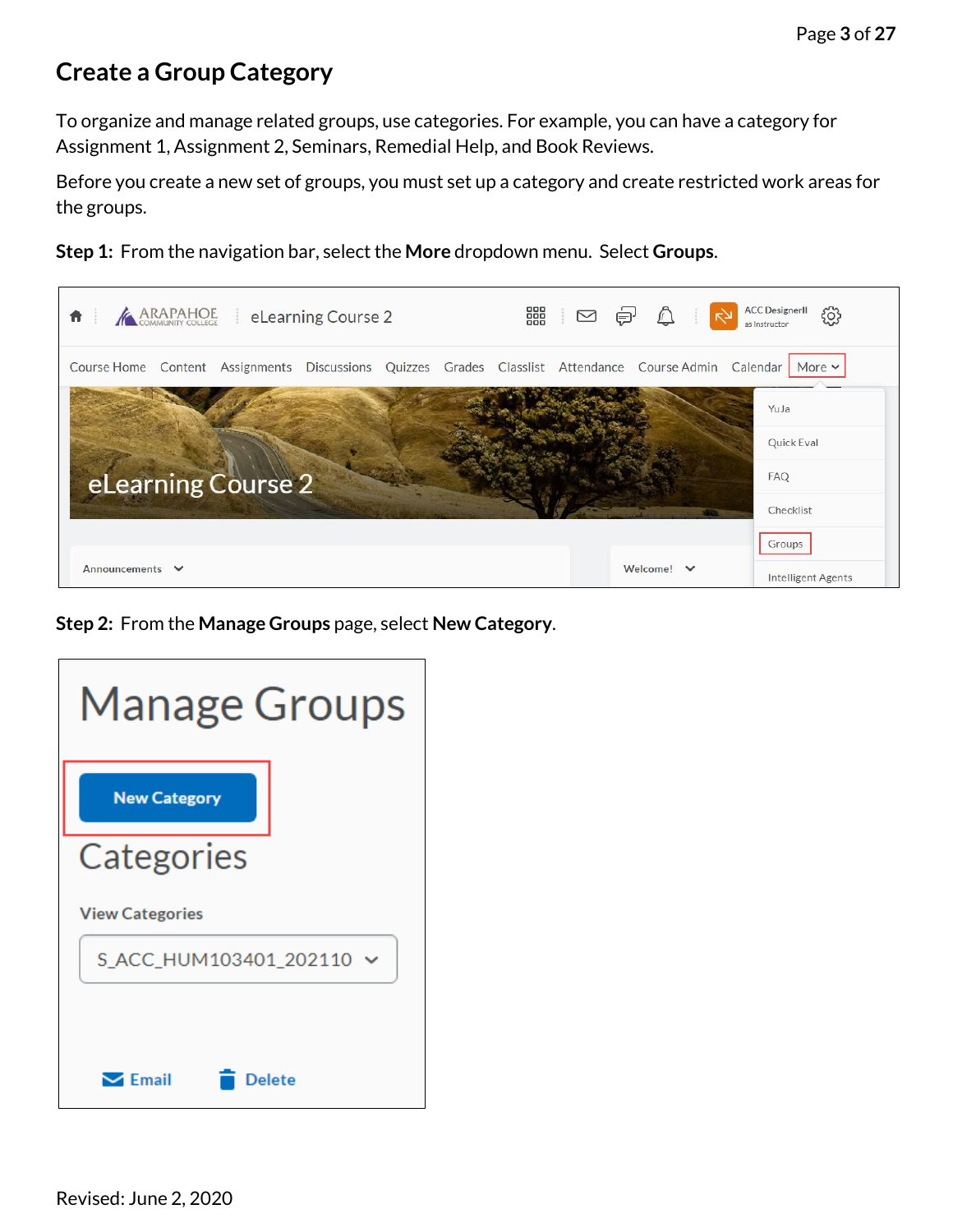### **Step 3:** Enter a **Category Name** and **Description**.

| <b>New Category</b>                                                                                                                                                                                 |                                                                                       |
|-----------------------------------------------------------------------------------------------------------------------------------------------------------------------------------------------------|---------------------------------------------------------------------------------------|
| Category Information<br>Category Name*                                                                                                                                                              |                                                                                       |
| First Week Discussion<br>Description<br>I                                                                                                                                                           | $\overline{\phantom{a}}$                                                              |
| 医三目<br>$\, {\bf B}$<br>$\underline{\cup}$<br>$\sigma^{\!\mathcal{O}}$<br>$\bullet$<br>$\mathbf{p}$<br>Paragraph $\sim$<br>$\mathbf{v}$<br>$\overline{\phantom{a}}$<br>Groups for week 1 discussion. | Font Family $\vee$<br>W.<br>Size<br>$\overline{\phantom{a}}$<br>$\checkmark$<br>0.0.0 |
|                                                                                                                                                                                                     | ◆ ♥ ∽ 辰 ⊠<br>/ı.                                                                      |

**Step 4:** Select an **Enrollment Type** from the dropdown menu.

| # of Groups - No Auto Enrollments            |  |
|----------------------------------------------|--|
| # of Groups - No Auto Enrollments            |  |
| Groups of $#$                                |  |
| # of Groups                                  |  |
| Groups of # - Self Enrollment                |  |
| # of Groups - Self Enrollment                |  |
| # of Groups, Capacity of # - Self Enrollment |  |
| Single user, member-specific groups          |  |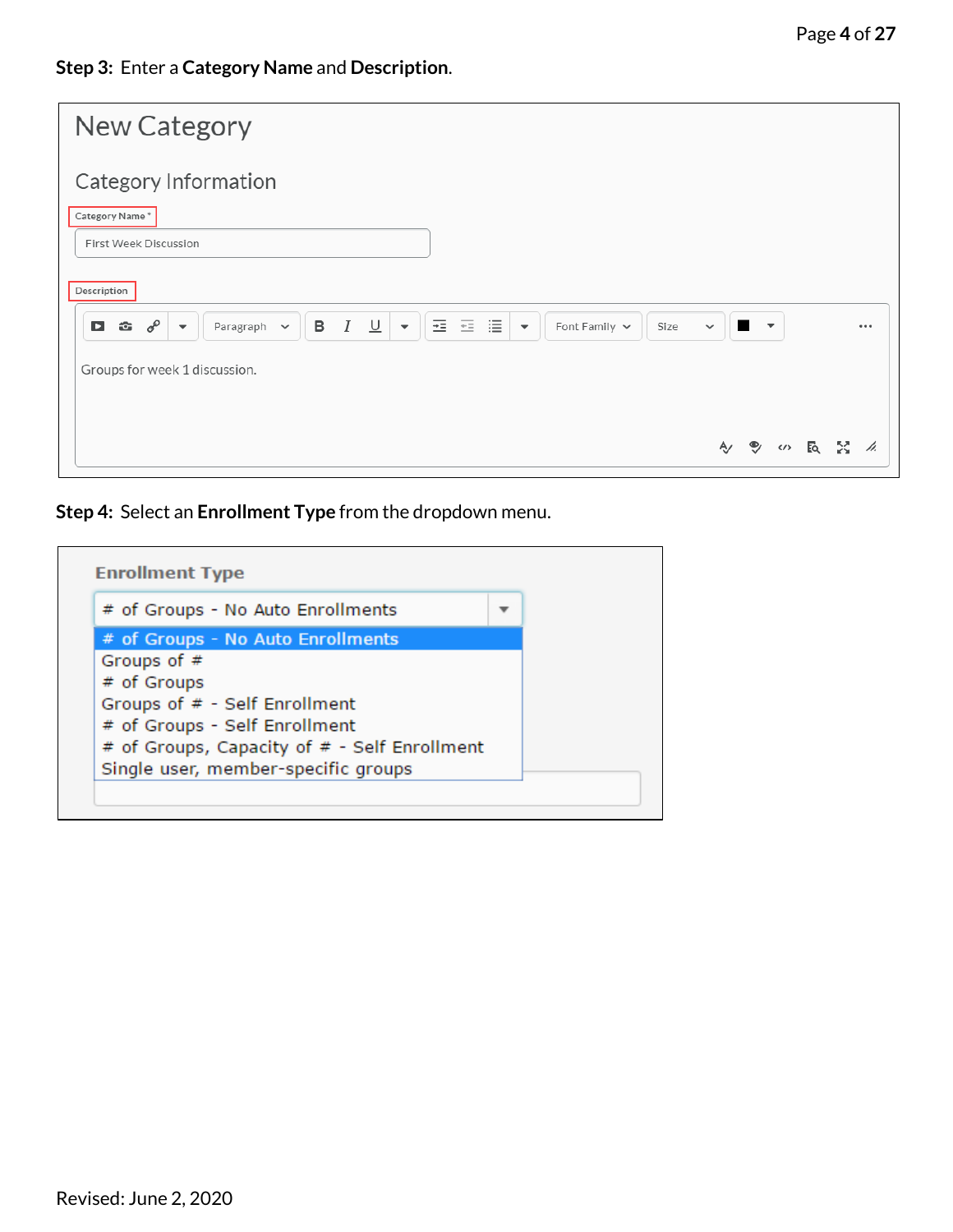**Step 5:** Depending on the chosen **Enrollment Type**, enter the **Number of Groups** to create, the **Number of Users** per group, or both.

| <b>Enrollment Type</b>            |  |
|-----------------------------------|--|
| # of Groups - No Auto Enrollments |  |
| Number of Groups*                 |  |

**Number of Groups-No Auto Enrollments**

| <b>Enrollment Type</b>                                        |  |  |  |  |  |  |
|---------------------------------------------------------------|--|--|--|--|--|--|
| Groups of # - Self Enrollment                                 |  |  |  |  |  |  |
| Number Of Users*                                              |  |  |  |  |  |  |
| Restrict Enrollments To*                                      |  |  |  |  |  |  |
| No restrictions                                               |  |  |  |  |  |  |
| <b>Group Prefix</b>                                           |  |  |  |  |  |  |
| <b>Advanced Properties</b><br>Hide Advanced Properties        |  |  |  |  |  |  |
| <b>Groups Options</b><br>Set Self Enrollment Start Date @     |  |  |  |  |  |  |
| 6/3/2020<br>12:00 AM<br>Now                                   |  |  |  |  |  |  |
| United States - Denver<br>Set Self Enrollment Expiry Date @   |  |  |  |  |  |  |
| 6/4/2020<br>12:00 AM<br>Now                                   |  |  |  |  |  |  |
| United States - Denver                                        |  |  |  |  |  |  |
| Allocate unenrolled users after Self Enrollment Expiry Date @ |  |  |  |  |  |  |

**Groups of number-Self Enrollment**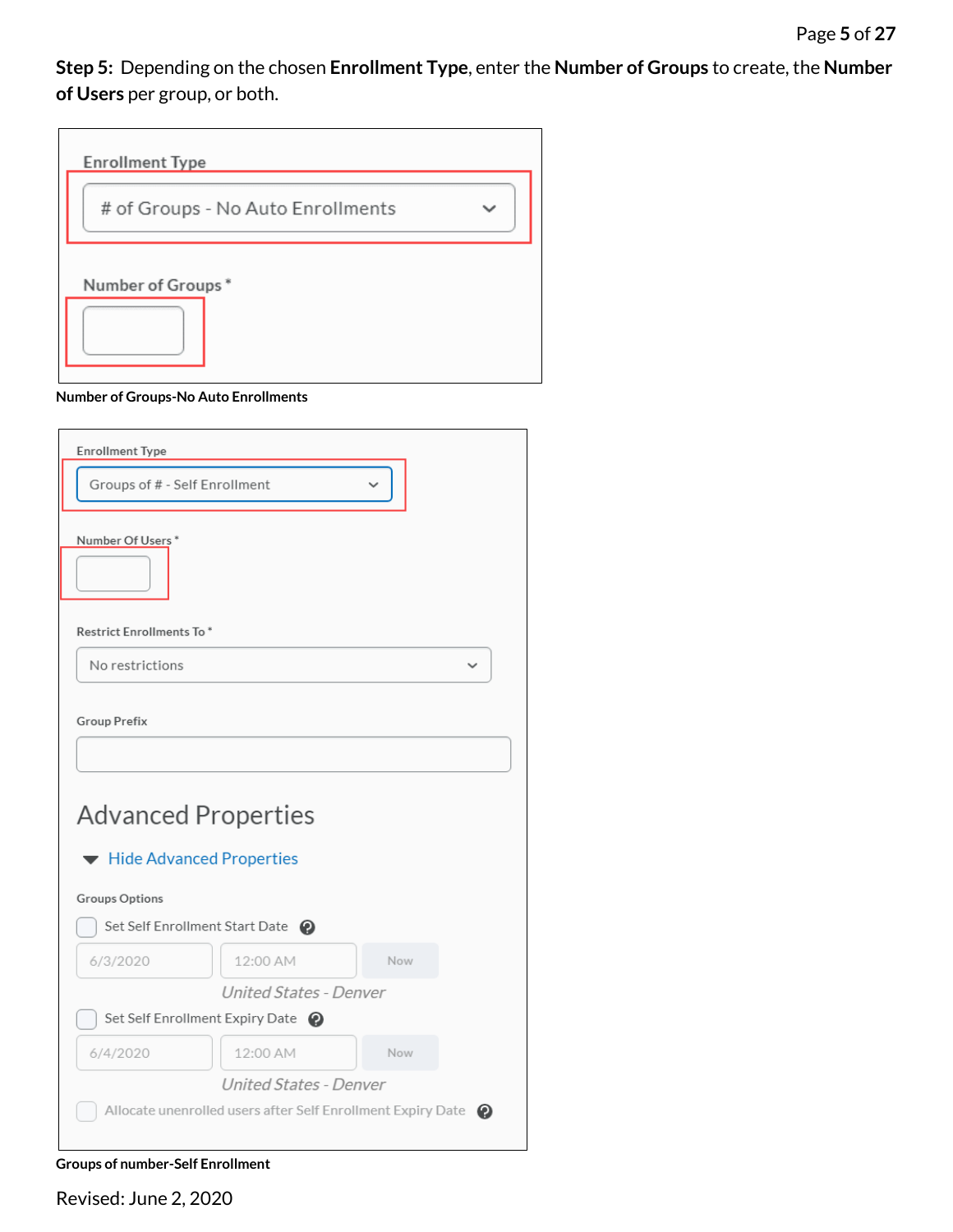|                                 | # of Groups, Capacity of # - Self Enrollment $\vee$ |             |
|---------------------------------|-----------------------------------------------------|-------------|
| Number Of Users*                |                                                     |             |
| Number of Groups*               |                                                     |             |
| <b>Restrict Enrollments To*</b> |                                                     |             |
| No restrictions                 |                                                     | $\check{ }$ |
| <b>Group Prefix</b>             |                                                     |             |
|                                 |                                                     |             |
|                                 |                                                     |             |
|                                 | <b>Advanced Properties</b>                          |             |
|                                 | ▼ Hide Advanced Properties                          |             |
|                                 |                                                     |             |
| <b>Groups Options</b>           |                                                     |             |
| 6/3/2020                        | Set Self Enrollment Start Date @<br>12:00 AM        | Now         |
|                                 | United States - Denver                              |             |
|                                 | Set Self Enrollment Expiry Date @                   |             |
| 6/4/2020                        | 12:00 AM                                            | Now         |

**Number of Groups, Capacity of Number-Self Enrollment**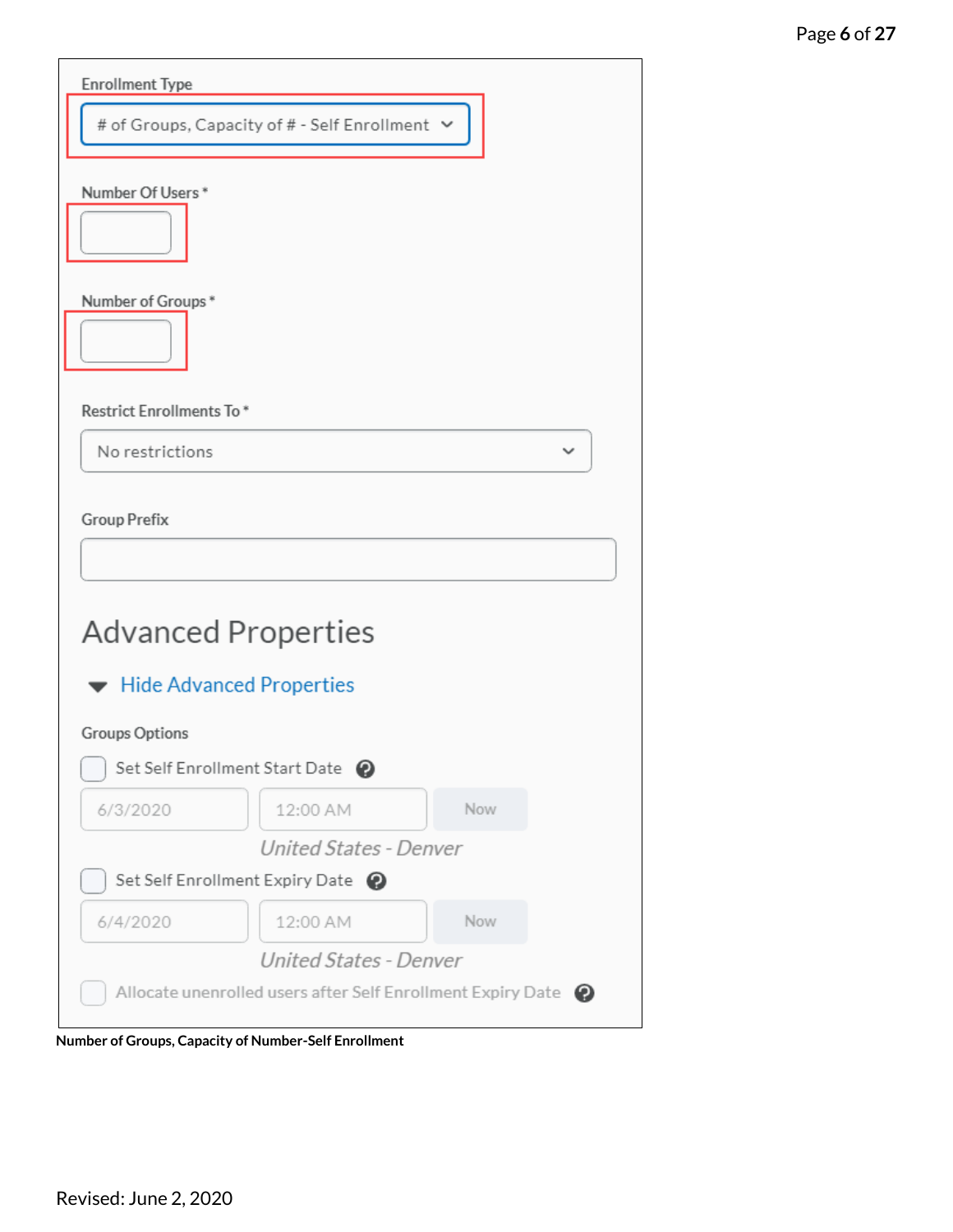To apply a distinctive prefix to each group name and code in the category, enter it in the **Group Prefix** field. If you do not fill in this field, the prefix defaults to "Group".

| # of Groups              | $\checkmark$ |              |
|--------------------------|--------------|--------------|
| Number of Groups*        |              |              |
| $\overline{2}$           |              |              |
| Restrict Enrollments To* |              |              |
| No restrictions          |              | $\checkmark$ |
| <b>Group Prefix</b>      |              |              |
|                          |              |              |

Depending on the chosen Enrollment Type, select **Auto-enroll new users,** to automatically enroll users to groups and select **Randomize users in groups,** to enroll users randomly to groups**.** You may also **Make category and group descriptions visible to group members** by selecting the checkbox.

**Note:** If you do not choose the randomize option, users are placed alphabetically based on the Classlist.

| <b>Advanced Properties</b>                                    |
|---------------------------------------------------------------|
| <b>▼</b> Hide Advanced Properties                             |
| Groups Options                                                |
| Auto-enroll new users<br>◉                                    |
| Randomize users in groups $\bullet$                           |
| Make category and group descriptions visible to group members |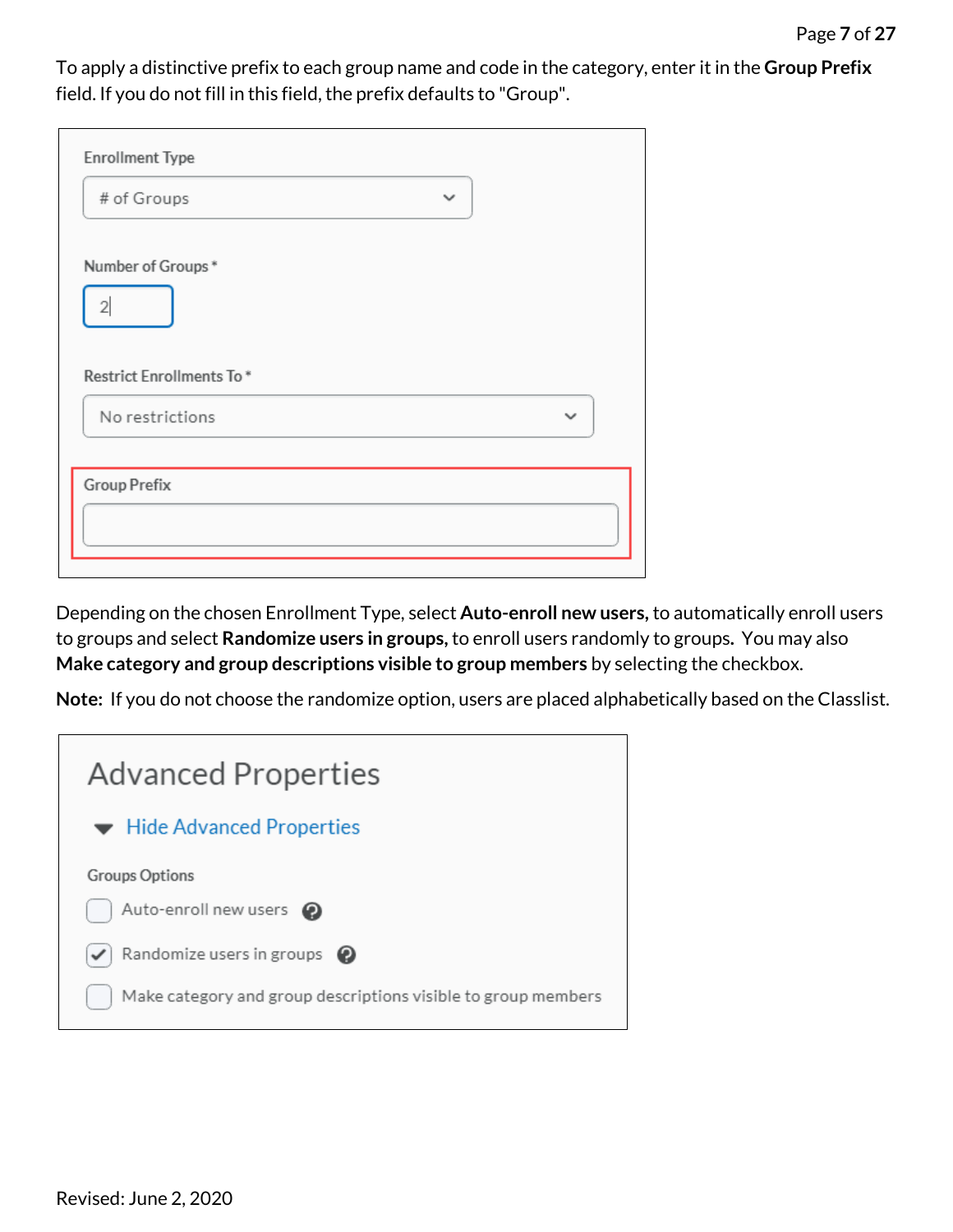If you select an Enrollment Type that supports self enrollment (Groups of # - Self Enrollment, # of Groups – Self Enrollment, # of Groups, Capacity of # - Self Enrollment), you have the following options:

**Set Self Enrollment Start Date** and **Set Self Enrollment Expiry Date** - Users will be able to see the available groups, but unable to self-enroll prior to the start date, or after the expiry date. Manual enrollment by the instructor can occur at any time. Not choosing a date means the group is available for enrollment at any time after creation.

If you set an expiry date you have the option to **Allocate unenrolled users after Self Enrollment Expiry Date.** This control will automatically and randomly assign students to a group if they are not already assigned by the expiry date provided. Capacity will be ignored.

| <b>Advanced Properties</b>                                    |                        |            |  |  |  |  |
|---------------------------------------------------------------|------------------------|------------|--|--|--|--|
| ▼ Hide Advanced Properties                                    |                        |            |  |  |  |  |
| <b>Groups Options</b>                                         |                        |            |  |  |  |  |
| Set Self Enrollment Start Date                                |                        |            |  |  |  |  |
| 6/3/2020                                                      | 12:00 AM               | Now        |  |  |  |  |
|                                                               | United States - Denver |            |  |  |  |  |
| Set Self Enrollment Expiry Date @                             |                        |            |  |  |  |  |
| 6/4/2020                                                      | 12:00 AM               | <b>Now</b> |  |  |  |  |
| <i>United States - Denver</i>                                 |                        |            |  |  |  |  |
| Allocate unenrolled users after Self Enrollment Expiry Date ( |                        |            |  |  |  |  |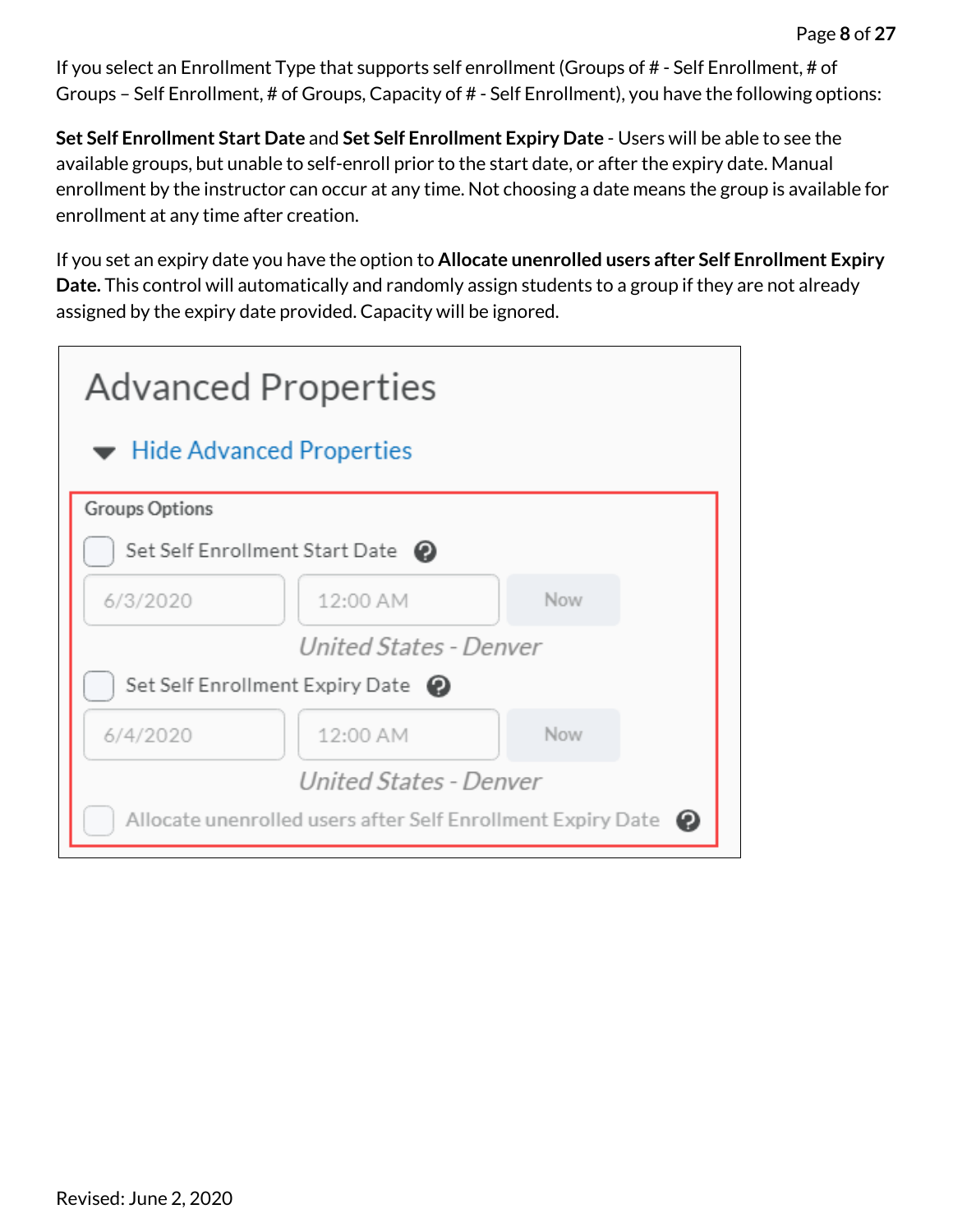Enable the options in the Create Workspace area under Additional Options only after you've customized your group names. The Discussions areas are then created with the customized group names right away, and you do not have to edit their names manually later.

If you are not customizing your group names skip to Step 15.

#### **Step 6:** Select **Save.**

| <b>Additional Options</b>                                                                   |
|---------------------------------------------------------------------------------------------|
| $\blacktriangleright$ Collapse additional options                                           |
| Create Workspace<br>Set up discussion areas<br>$\boldsymbol{\Omega}$                        |
| Set up lockers $\bullet$<br>Set up Assignments folders Set up assignment submission folders |
| File submission<br>$\checkmark$                                                             |
| <b>Save</b><br>Cancel                                                                       |

**Step 7:** To customize individual group names, select the group.

| Delete<br>$\blacktriangleright$ Email                             |         |              |                               |                    |        |  |
|-------------------------------------------------------------------|---------|--------------|-------------------------------|--------------------|--------|--|
|                                                                   | Groups  | Members      | Assignments Submission Folder | <b>Discussions</b> | Locker |  |
| First Week Discussion (2) $\vee$<br>Groups for week 1 discussion. |         |              |                               |                    |        |  |
|                                                                   | Group 1 | $\mathbf{0}$ |                               |                    |        |  |
|                                                                   | Group 2 | 0            |                               |                    |        |  |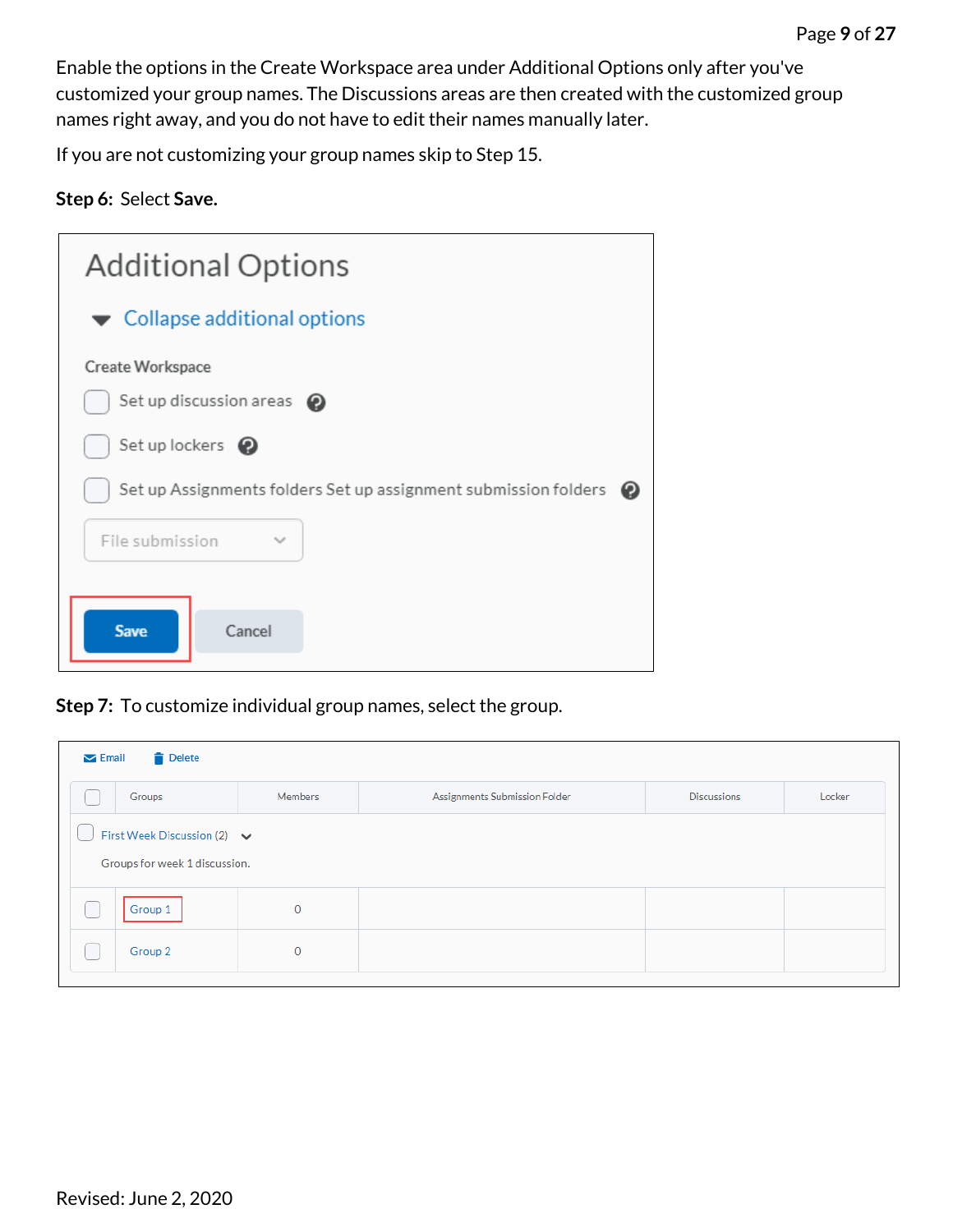**Step 8**: Enter a new **Group Name**. Select **Save.**

|                     | Edit Group - Group 1      |                   |                       |
|---------------------|---------------------------|-------------------|-----------------------|
| <b>Enroll Users</b> | <b>View Enrollment</b>    |                   |                       |
| <b>Edit Group</b>   |                           |                   |                       |
| Group Name*         |                           |                   |                       |
| Alpha               |                           |                   |                       |
| Group Code*         |                           |                   |                       |
| $grp_1$             |                           |                   | $\boldsymbol{\Theta}$ |
| Description         |                           |                   |                       |
| <b>ப</b> & ∂        | Paragraph<br>$\checkmark$ | <b>B</b> $I \cup$ | 主<br>르                |
|                     |                           |                   |                       |
|                     |                           |                   |                       |
|                     |                           |                   |                       |
|                     |                           |                   |                       |
| <b>Save</b>         | Cancel                    |                   |                       |

**Step 9:** To set up discussion areas, locker areas, and assignment submissions folders with the customized group name, from the category name's context menu, select **Edit Category**.

| $\blacktriangleright$ Email<br><b>Delete</b> |                                                        |                                          |  |  |
|----------------------------------------------|--------------------------------------------------------|------------------------------------------|--|--|
|                                              | Groups                                                 | <b>Members</b>                           |  |  |
|                                              | First Week Discussion (2)<br>Groups for week 1 discuss |                                          |  |  |
|                                              | Alpha                                                  | <b>Edit Category</b><br><b>Add Group</b> |  |  |
|                                              | Beta                                                   | <b>Enroll Users</b>                      |  |  |
|                                              |                                                        |                                          |  |  |

Revised: June 2, 2020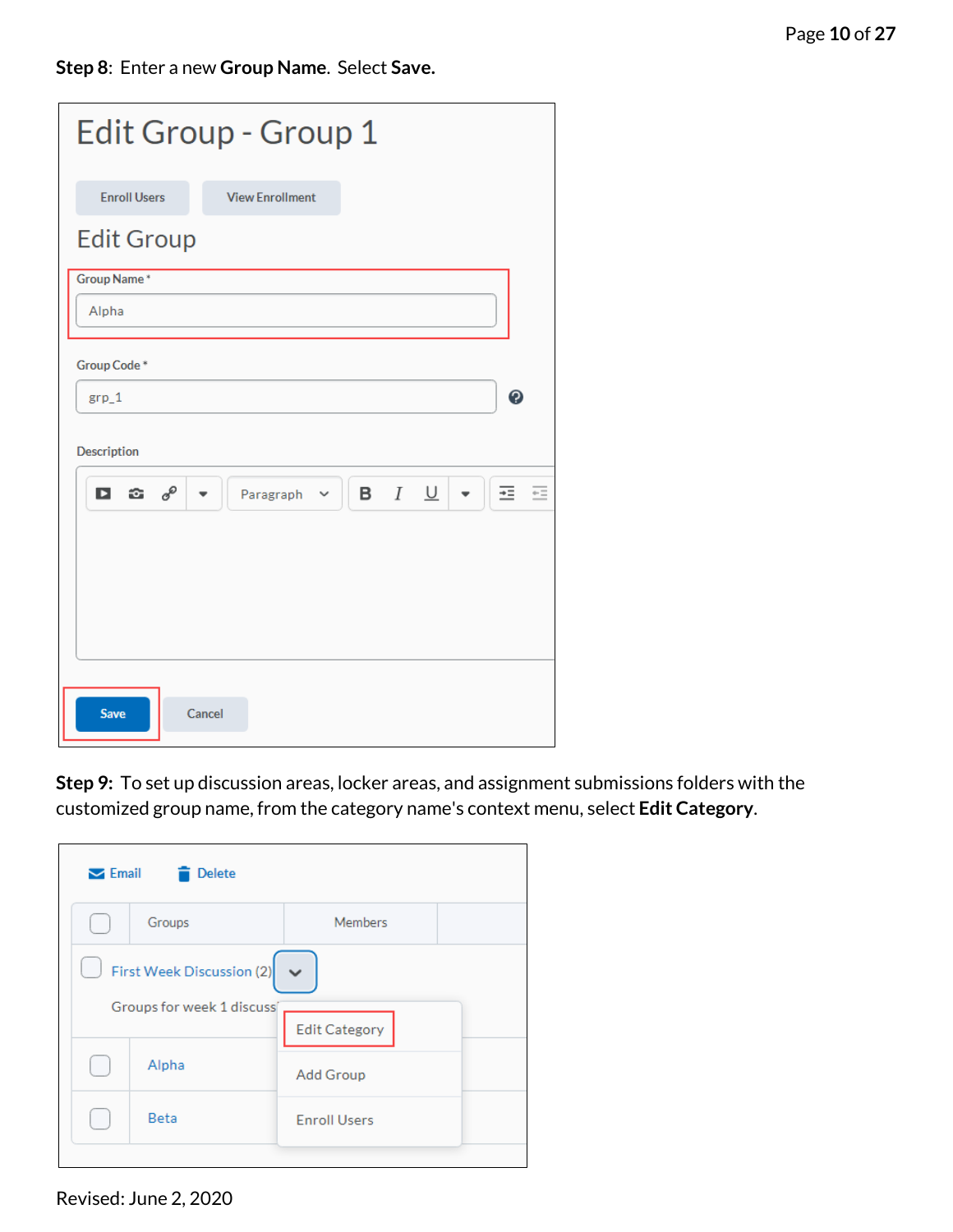**Step 10:** Under **Additional Options**, in the **Create Workspace** area, select **Set up discussion areas, Set up lockers**, and/or **Set up Assignment folders.** Select **Save.**

| <b>Additional Options</b>                                                                                                                           |
|-----------------------------------------------------------------------------------------------------------------------------------------------------|
| Collapse additional options                                                                                                                         |
| Create Workspace                                                                                                                                    |
| Set up discussion areas @<br>✓                                                                                                                      |
| Forum <sup>*</sup>                                                                                                                                  |
| [New Forum] @<br>AAA 101 Class Discussions $\vee$                                                                                                   |
| $\circ$ Create new topic                                                                                                                            |
| Create a new topic to restrict with this group category.                                                                                            |
| Attach to existing topic                                                                                                                            |
| Create a group-restricted thread in an existing topic. This option is only available for empty topics without previous group restrictions or posts. |
|                                                                                                                                                     |
| Set up lockers $\odot$                                                                                                                              |
| Set up Assignments folders Set up assignment submission folders @                                                                                   |
| File submission<br>$\check{ }$                                                                                                                      |
| <b>Save</b><br>Cancel                                                                                                                               |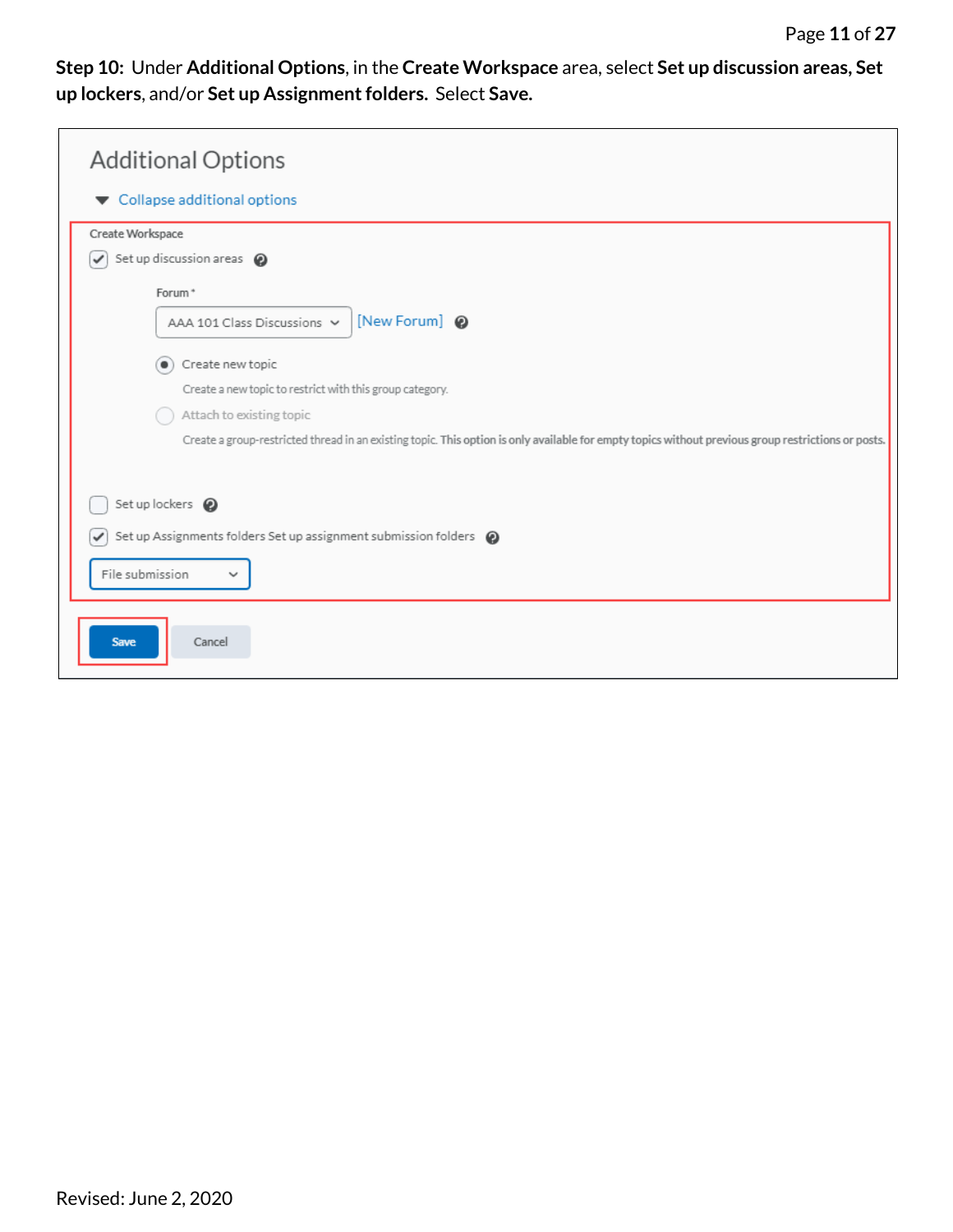### **Discussions**

**Note:** Depending on your selection(s) under Create Workspace, you may see the following:

Under **Create Restricted Topics,** select one of the following:

**Create one topic per group (2 topics total) -** Teachers must manage each topic individually. Students only see the topic assigned to their group.

**Create one topic with threads separated by group** - Teachers can manage all activity and assessment from one topic. Students only see threads from their own group.

Change the **Title** and add a **Description** if desired.

#### Select **Create and Next.**

| <b>Create Restricted Topics</b>                                                                                                                                     |          |
|---------------------------------------------------------------------------------------------------------------------------------------------------------------------|----------|
| <b>Category Name</b><br><b>First Week Discussion</b>                                                                                                                |          |
| Create one topic per group (2 topics total)<br>Teachers must manage each topic individually. Students only see the topic assigned to their group.                   |          |
| Create one topic with threads separated by group<br>Teachers can manage all activity and assessment from one topic. Students only see threads from their own group. |          |
| <b>Title</b>                                                                                                                                                        |          |
| First Week Discussion Group Discussion                                                                                                                              |          |
| Description                                                                                                                                                         |          |
| $I \perp$<br>в<br>主<br>這<br>$\leftarrow$<br>D<br>$\mathcal{O}^{\mathcal{O}}$<br>Paragraph<br>÷.                                                                     | Font Fam |
|                                                                                                                                                                     |          |
|                                                                                                                                                                     |          |
|                                                                                                                                                                     |          |
|                                                                                                                                                                     |          |
|                                                                                                                                                                     |          |
| <b>Create and Next</b><br><b>Add Another</b><br><b>Skip</b>                                                                                                         |          |

Revised: June 2, 2020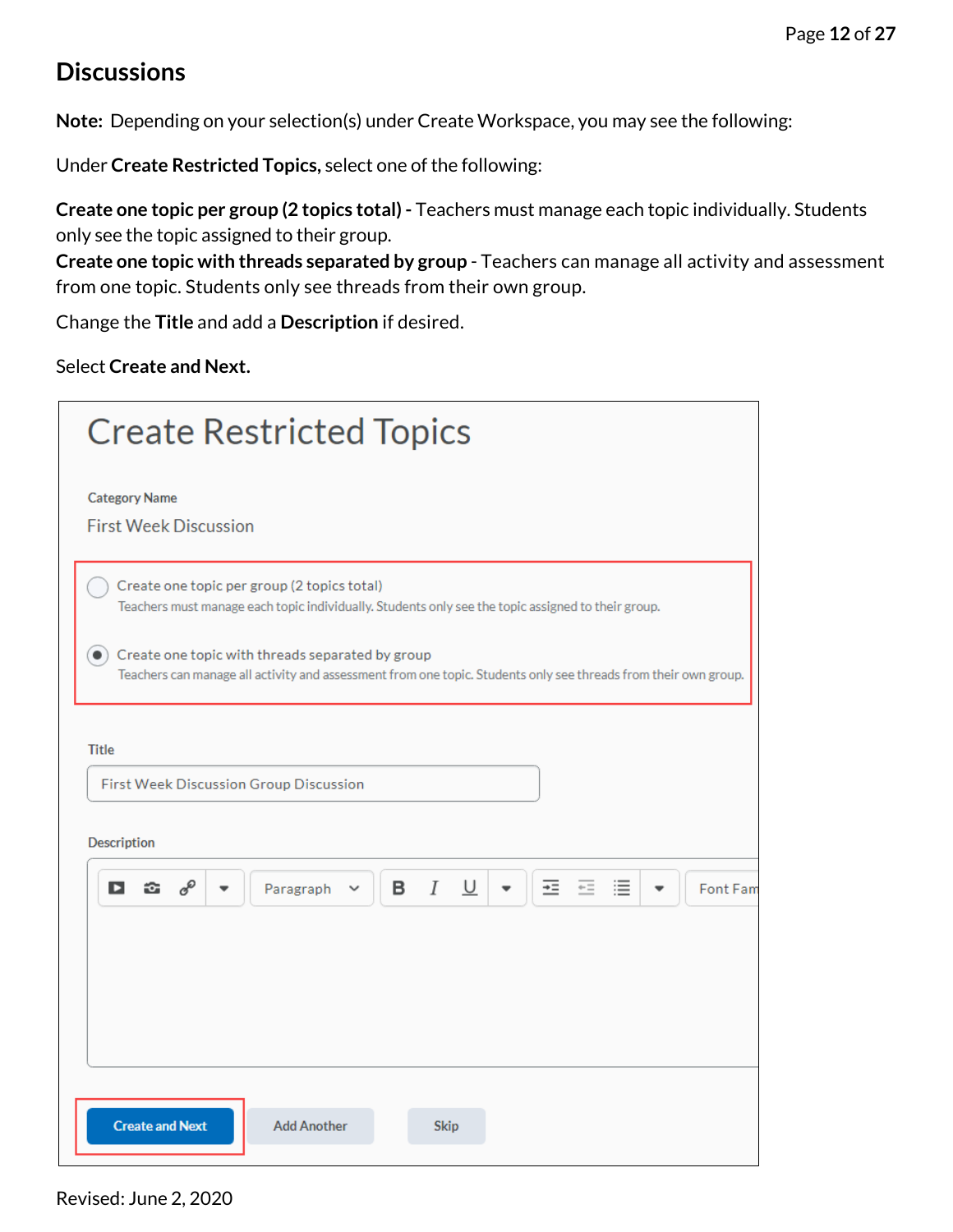### **Assignments**

Give your Assignment a name. Add instructions if necessary. You may also add an attachment if desired.

Under **Submission, Completion and Categorization**, select **Folder Type,** and **Submission Type.** 

Select options for **Files allowed per submission** and **Submissions.** Add a **Notification Email** if you wish to be notified of new submissions to the assignment folder.

| Create Assignments FoldersCreate Assignment Submission<br>Folders                                                                                                                                                                                               |
|-----------------------------------------------------------------------------------------------------------------------------------------------------------------------------------------------------------------------------------------------------------------|
| Name*                                                                                                                                                                                                                                                           |
| Week 1 Assignment                                                                                                                                                                                                                                               |
| Instructions                                                                                                                                                                                                                                                    |
| $\cal I$<br>$\underline{\mathsf{U}}$<br>$\div\Xi$<br>$\leftarrow$ $\equiv$<br>這<br>o<br>в<br>Paragraph ~<br>$\overline{\phantom{a}}$<br>Font Family $\sim$<br>$\mathbf{r}$<br>$\overline{\phantom{a}}$<br>Size<br>o<br>æ.<br>$\checkmark$<br>٠<br>              |
| Enter assignment instructions here.                                                                                                                                                                                                                             |
|                                                                                                                                                                                                                                                                 |
| <b>ツ の 長 器 么</b>                                                                                                                                                                                                                                                |
|                                                                                                                                                                                                                                                                 |
| Attachments<br>Record Audio<br>Add Attachment V                                                                                                                                                                                                                 |
| Submission, Completion and Categorization<br>Folder Type<br>Individual submission folder $\bigcirc$<br>$\textcircled{\scriptsize\bullet}$ Group submission folder $\textcircled{\scriptsize\bullet}$<br>Group Category<br>First Week Discussion<br>$\checkmark$ |
| Submission type<br>File submission<br>$\checkmark$                                                                                                                                                                                                              |
| Files allowed per submission<br>Unlimited<br>One file per submission                                                                                                                                                                                            |
| Submissions<br>All submissions are kept<br>Only the most recent submission is kept<br>(a) Only one submission allowed                                                                                                                                           |
| Notification Email<br>$\bullet$                                                                                                                                                                                                                                 |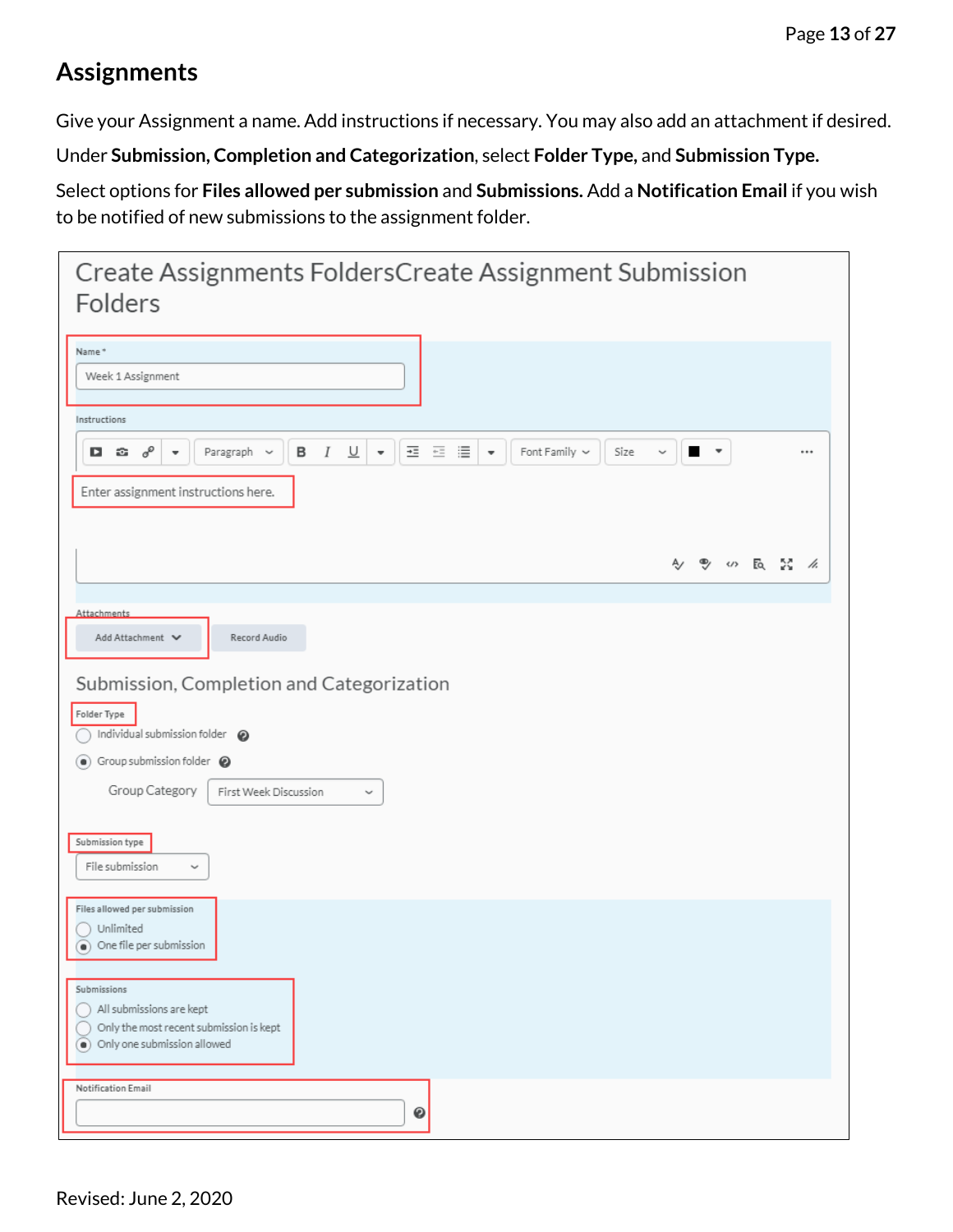Under **Evaluation and Feedback**, enter an **Out Of** score and select a **Grade Item** for the assignment.

**Note:** You can create a grade item on the fly if necessary by selecting the **[New Grade Item]** link.

Add a rubric if desired by selecting the **Add Rubric** button. If you have created a scoring rubric you can add it using the **Default Scoring Rubric** pulldown.

Make sure the **Annotation Tools** checkbox is selected to use the annotation tools for assignment submissions.

Select **Create** to complete the assignment folder creation. Select **Add Another** if you are creating more than one assignment.

| Evaluation and Feedback                                                                        |
|------------------------------------------------------------------------------------------------|
| Out Of<br>◉<br>20                                                                              |
| Grade Item<br>[New Grade Item]<br>Assignment Week 1 $\sim$                                     |
| <b>Student View Preview</b><br>$20/20 - 100\%$ $\sim$                                          |
| Rubrics<br>Add Rubric<br>No rubrics selected.                                                  |
| [Create Rubric in New Window]                                                                  |
| Default Scoring Rubric<br>❷<br>No default selected $\sim$                                      |
| <b>Annotation Tools</b><br>$\sqrt{\phantom{a}}$ Make annotation tools available for assessment |
| <b>Create</b><br>Add Another<br>Skip                                                           |

Revised: June 2, 2020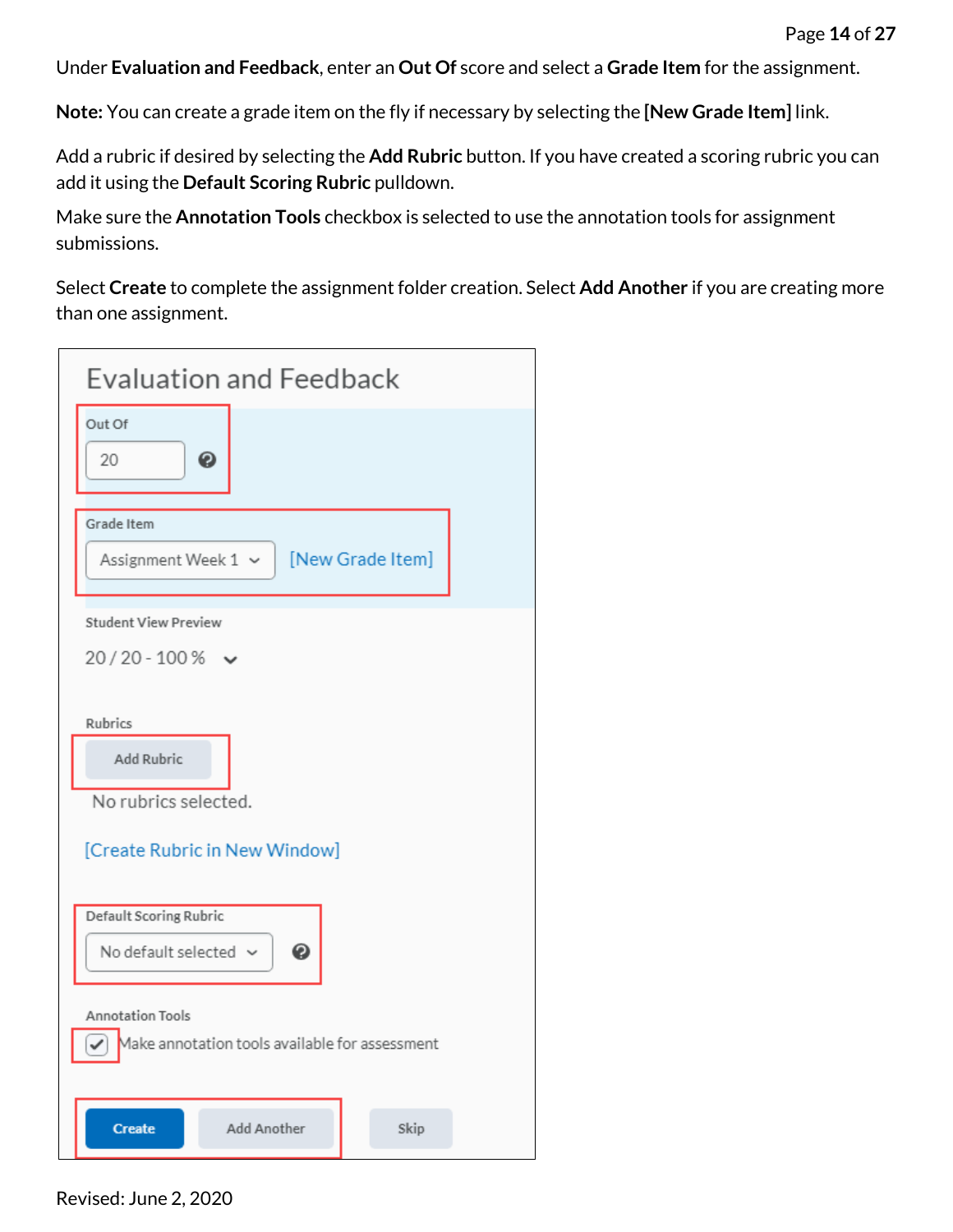## <span id="page-14-0"></span>**Add a Group**

**Step 1:** From the navigation bar, select the **More** dropdown then select **Groups**.



**Step 2:** On the **Manage Groups** page, from the View Categories dropdown menu, select the category you want to add a group to.

From the context menu of the category, select **Add Group.**

|                                                       | <b>Manage Groups</b>                                    |                      |                               |
|-------------------------------------------------------|---------------------------------------------------------|----------------------|-------------------------------|
|                                                       | <b>New Category</b><br>Categories                       |                      |                               |
| <b>View Categories</b><br>$\blacktriangleright$ Email | <b>First Week Discussion</b><br><b>Delete</b>           | $\checkmark$         |                               |
|                                                       | Groups                                                  | Members              | Assignments Submission Folder |
|                                                       | First Week Discussion (2)<br>Groups for week 1 discuss' | <b>Edit Category</b> |                               |
|                                                       | Alpha                                                   | Add Group            | Week 1 Assignment @           |
|                                                       | <b>Beta</b>                                             | <b>Enroll Users</b>  | Week 1 Assignment @           |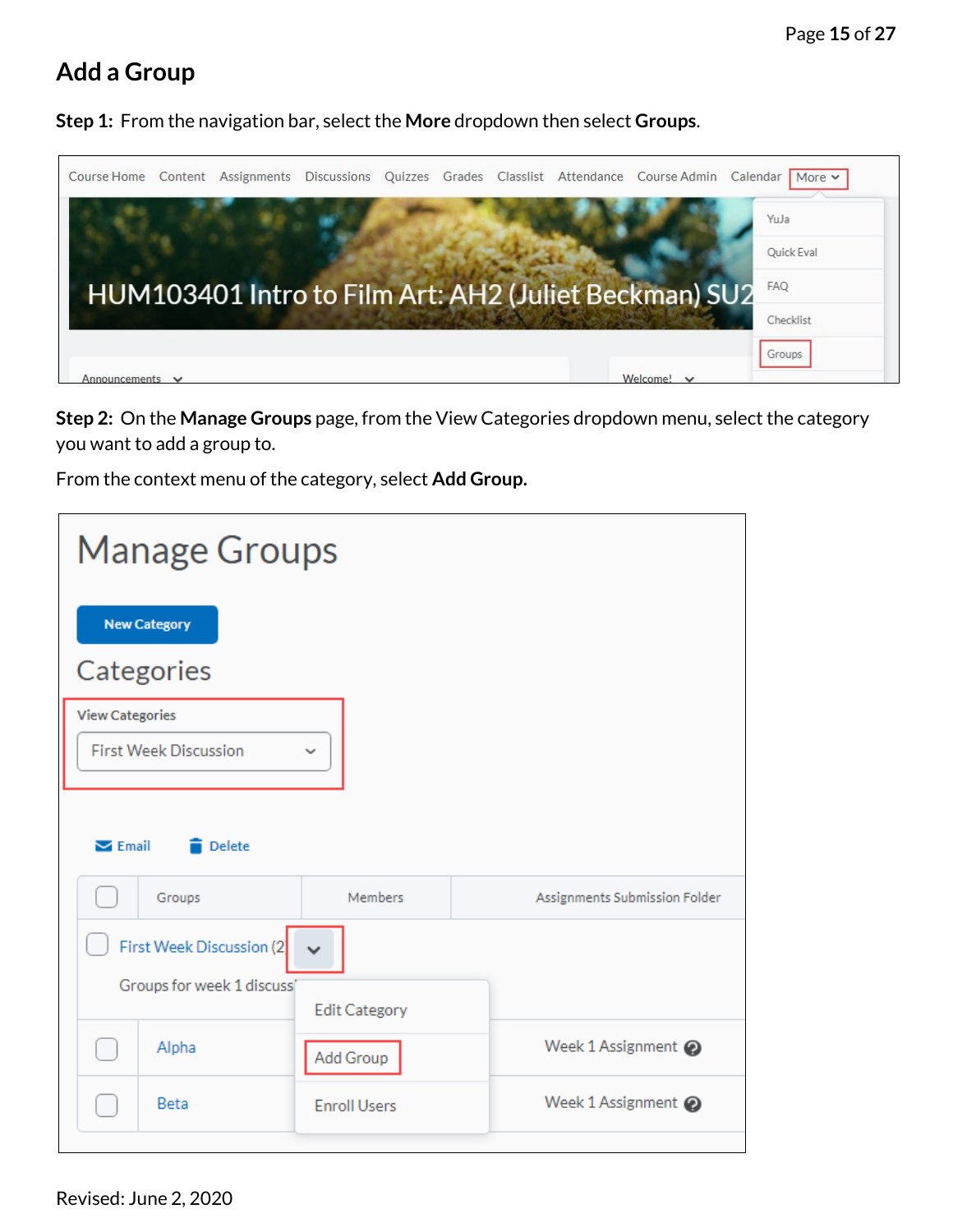**Step 3:** Enter a **Description** for the group if desired. Select **Save.**

**Note:** If you do not want to use the default name provided, enter a custom group name. If you do not want to use the default group code provided, enter a custom group code.

| <b>Add Group - First Week Discussion</b>                                                                                                                                                                                                  |      |              |                                       |  | $\times$ |
|-------------------------------------------------------------------------------------------------------------------------------------------------------------------------------------------------------------------------------------------|------|--------------|---------------------------------------|--|----------|
| <b>Add Group</b>                                                                                                                                                                                                                          |      |              |                                       |  |          |
| Category                                                                                                                                                                                                                                  |      |              |                                       |  |          |
| <b>First Week Discussion</b>                                                                                                                                                                                                              |      |              |                                       |  |          |
| Group Name*<br>Delta                                                                                                                                                                                                                      |      |              |                                       |  |          |
| Group Code*                                                                                                                                                                                                                               |      |              |                                       |  |          |
| $\bullet$<br>$grp_3$                                                                                                                                                                                                                      |      |              |                                       |  |          |
| Description                                                                                                                                                                                                                               |      |              |                                       |  |          |
| 三目<br>$\underline{\cup}$<br>$\overline{\mathbb{E}}$<br>в<br>$\cal I$<br>$\sigma^{\circ}$<br>Font Family $\sim$<br>$\sim$ 11<br>$\blacksquare$<br>$\mathbf{c}$<br>Paragraph $\sim$<br>$\overline{\phantom{a}}$<br>$\overline{\phantom{a}}$ | Size | $\checkmark$ | $\mathcal{L}_{\mathcal{A}}$ , we have |  |          |
| Enter a description here.                                                                                                                                                                                                                 |      |              |                                       |  |          |
|                                                                                                                                                                                                                                           |      |              |                                       |  |          |
|                                                                                                                                                                                                                                           |      |              | 4) 9 (1) 12 公 11                      |  |          |
|                                                                                                                                                                                                                                           |      |              |                                       |  |          |
| Cancel<br>Save                                                                                                                                                                                                                            |      |              |                                       |  | ħ.       |

### <span id="page-15-0"></span>**Group Enrollment Types Explanations**

The following descriptions explain the enrollment type options available when creating a new category and provide conceptual information on when you should use them.

<span id="page-15-1"></span>**# of Groups – No Auto Enrollments**: Selecting this option creates a specified number of groups, for which you can add any number of users using the Enroll Users page.

Use this enrollment type when you know how many groups you want to create and which users you want in each group. Select this option when you have a teaching model that divides course participants into specific learning levels or when you want to divide users by skill or interests.

<span id="page-15-2"></span>**Groups of #**: Selecting this option creates the minimum number of groups needed to place users in groups of a specified maximum size. More groups are created when they are needed to accommodate users. In the Members column of the Groups table, capacity markers display in the form x/y, where x is the number of enrolled students and y is the capacity.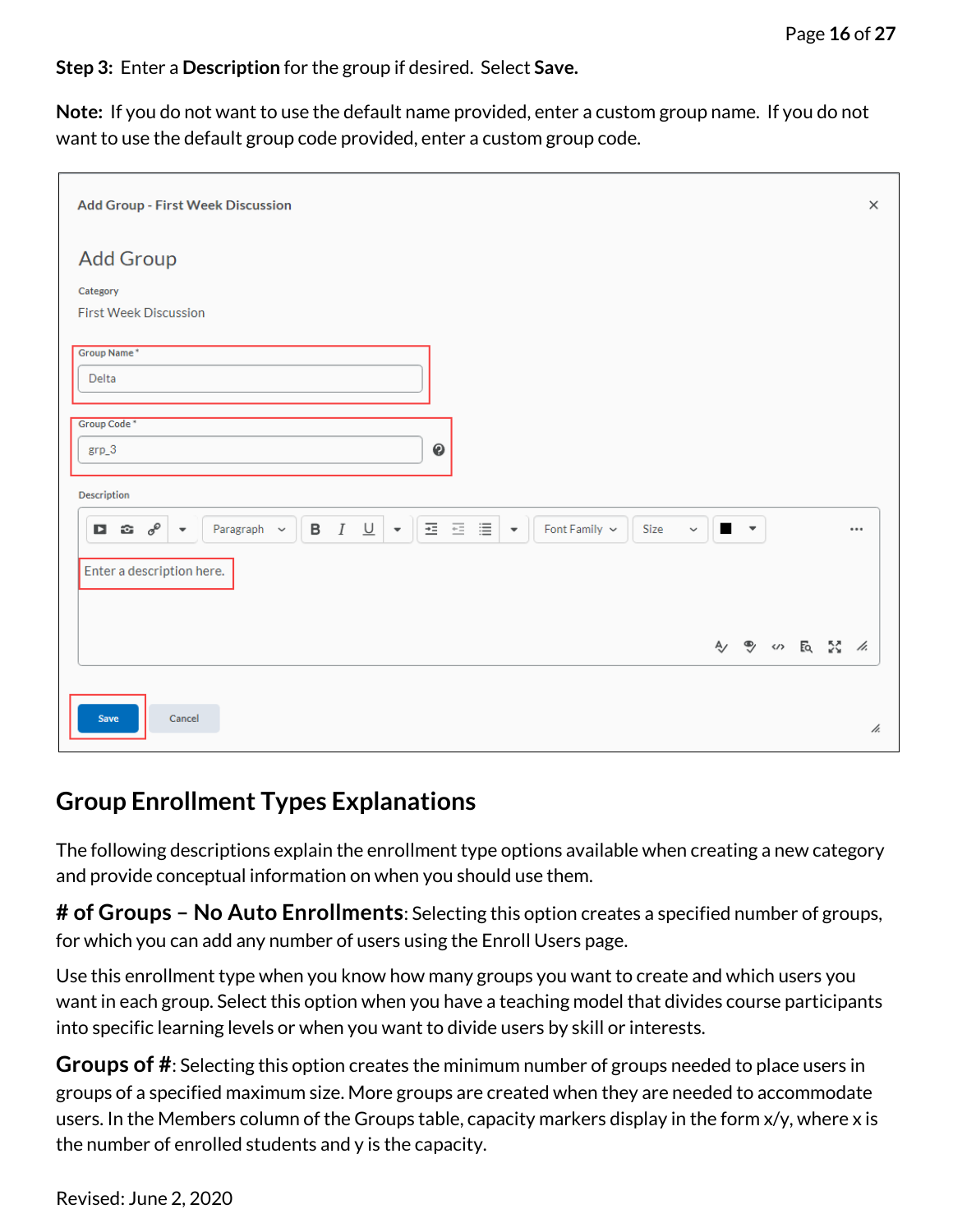Use this enrollment type when you know how many users you want in each group. Select this option when you have assignments that require work to be divided between a specific number of users, or when you can only accommodate a set number of users in a lab or work area at one time.

If users are enrolled before groups are set up and the **Can be auto enrolled into groups** option is enabled, users are added using a brick laying algorithm. For example, if a maximum group size of 5 users is chosen for a class of 23, then 5 groups are created. The first user is added to Group 1, the second to Group 2, and so on. The sixth user returns the enrollment sequence to Group 1. Groups 1, 2 and 3 have 5 users and Groups 4 and 5 have 4 users. If a new user enrolls later, they are put in Group 4.

If you also enable the **Auto-enroll new users** option and all of the existing groups reach their maximum size, new users are added to a new group. Because there is no way to know how many new users will join, all new users are added to the same group until it is full. This is called a bucket-filling algorithm because the limits of one group must be met before creating another group.

If users are enrolled after groups are set up, users are added to groups using a bucket-filling algorithm because there is no way for the system to determine how many groups in total are needed. For example, if a maximum group size of 5 users is chosen for a class in which 23 users eventually enroll, the first five users are added to Group 1, the sixth through tenth user to Group 2, and so on. After 23 users are enrolled, groups 1-4 have 5 users and Group 5 has 3 users.

If the **Can be auto enrolled into groups** option is cleared, the minimum number of groups needed to create groups under the specified size are created with no users enrolled in them. If no users are enrolled in the course, one group is created. You can enroll users using the Enroll Users page.

**Note:** If a learner is unenrolled from a course, and new learners enroll in the course, and the original learner re-enrolls into the course, the group the original learner was in will exceed the maximum number of learners. This is done to ensure learners are able to maintain the work they contributed to previously. If you would like to maintain a strict number of learners per group, reorganization of groups after unenrollments and re-enrollments must be done manually.

<span id="page-16-0"></span>**# of Groups:** Selecting this option creates a specified number of groups.

Use this enrollment type when you know how many groups you want to create, but want the system to place users in groups for you. Select this option when you want group membership to be indiscriminate, or when classroom, resource, or teaching assistant availability restricts the number of groups you can have.

If the **Can be auto enrolled into groups** option is enabled, users are added using a brick laying algorithm, regardless of whether they enrolled before or after the groups were created. For example, if a class has 23 users and 5 groups, the first user is added to Group 1, the second to Group 2, and so on. The sixth user returns the enrollment sequence to Group 1. Groups 1, 2, and 3 have 5 users and Groups 4 and 5 have 4 users. If a new user enrolls later, they are put in Group 4.

<span id="page-16-1"></span>If the **Can be auto enrolled into groups** option is not enabled, the specified number of groups are created with no users enrolled in them. You can enroll users using the Enroll Users page.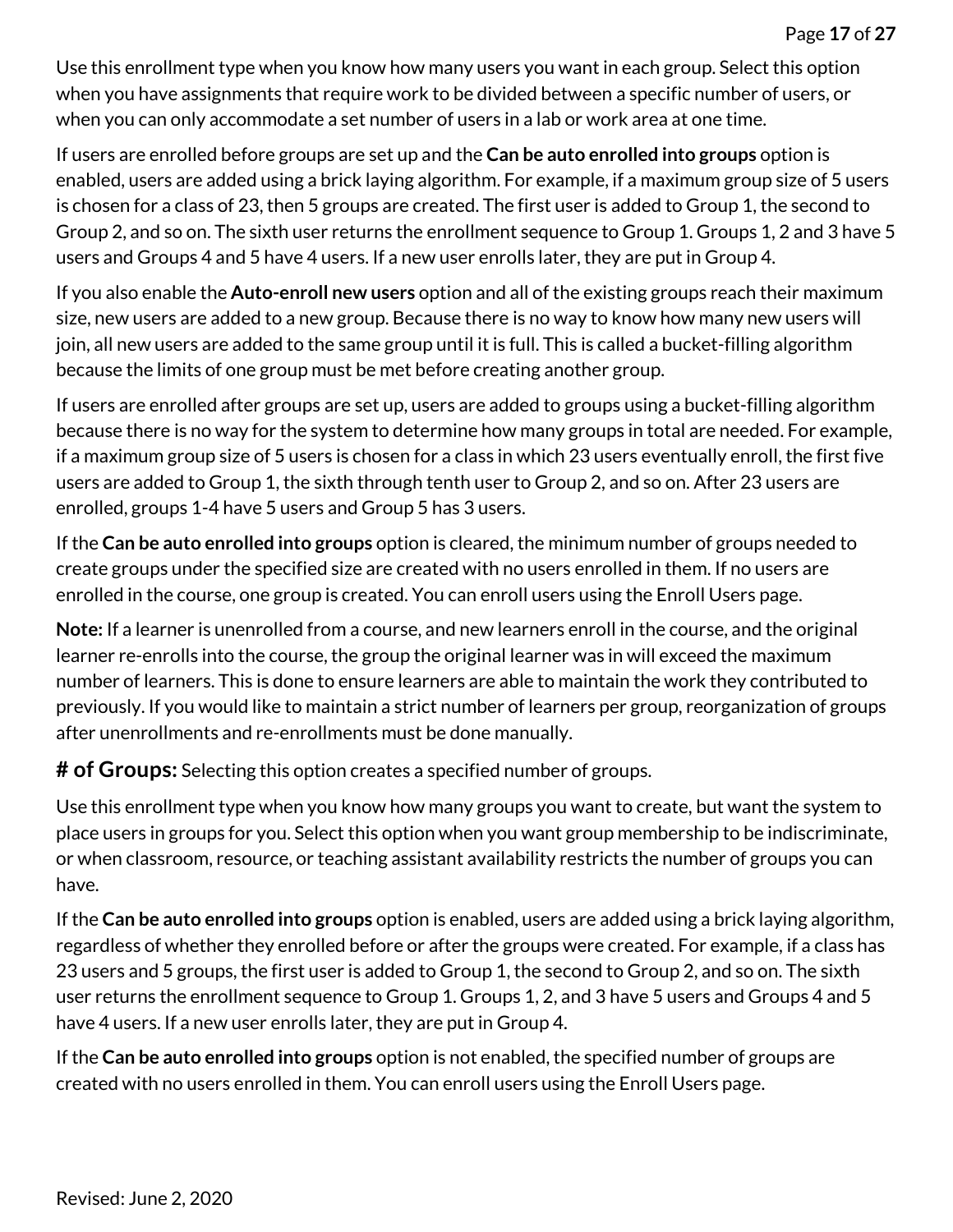**Groups of # – Self Enrollment:** Selecting this option creates the minimum number of groups needed to accommodate users in groups of a specified maximum size automatically. Users choose the group they want to enroll in from the Groups page. In the Members column of the Groups grid list, capacity markers display in the form x/y, where x is the number of enrolled students and y is the capacity.

Use this enrollment type when you know how many users you want in each group, but you want to allow users to choose their own groups. Select this option when you want users to choose their groups based on friendship, learning style, schedules, or geographic location.

If there are no users enrolled in your course at the time of creation, then only one group is initially created. You can use the Edit Category page to add additional groups. Add additional groups if you want to ensure all users have options when forming groups.

<span id="page-17-0"></span>**# of Groups – Self Enrollment:** Selecting this option creates a specified number of groups, which users enroll in from the Groups page.

Use this enrollment type when you want to make a specific number of groups available for users to join. Select this option when you want to organize groups on specific topics, which users can join based on interest, or for creating groups that are responsible for specific aspects of a larger project, which users can join based on knowledge or task preferences.

<span id="page-17-1"></span>**# of Groups, Capacity of # – Self Enrollment**: Selecting this option creates a specified number of groups with a specified number of enrollments per group. Users choose the group they want to enroll in from the Groups page. In the Members column of the Groups table, capacity markers display in the form x/y, where x is the number of enrolled students and y is the capacity.

Use this enrollment type when you know how many users you want in each group, you want to allow users to choose their own groups, and you want each group to have a maximum number of users. Select this option when you want users to choose their groups based on areas of interest or responsibility in larger projects, but you want to limit membership in each group to a certain number of users.

<span id="page-17-2"></span>**Single user, member-specific groups:** Using this option creates a group with a single user where the first name and last name of the learner is the name of the group. When a new learner is enrolled in the course a group is automatically created for them.

<span id="page-17-3"></span>Select this option when you want to create journal type groups with a single member.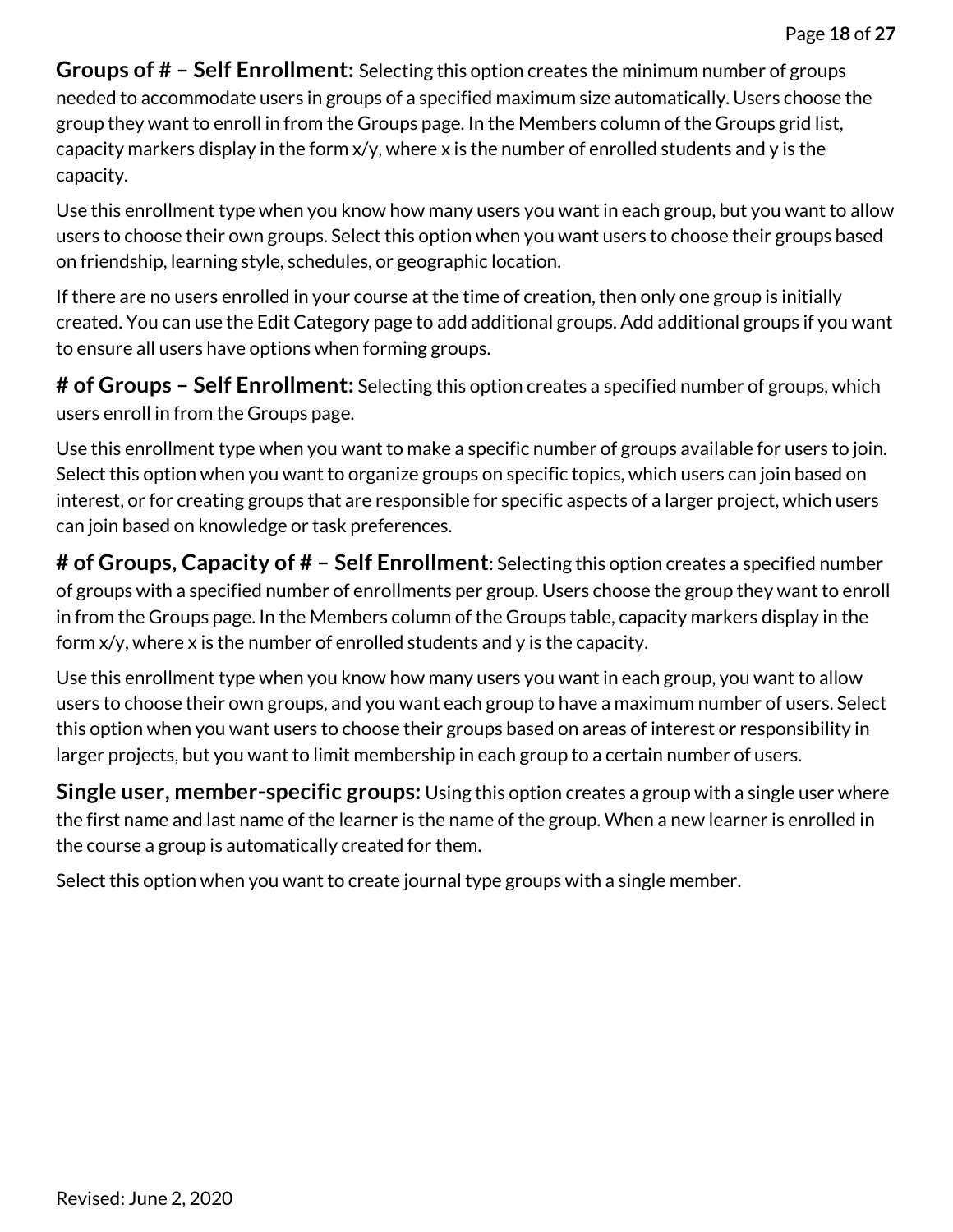## **Set up Self-Enrollment in Groups**

Self-enrollment allows users to enroll in groups on their own. Use this option when you want users to choose their own group members or to be a part of a group on a topic that interests them.

Users can self-enroll in groups by selecting the **Join Group** link beside the name of a group category set up for self-enrollment.

**Note: Join an available group from each category listed.** displays at the top of the user's Groups page when self-enrollment is available.

If a group is full, the Members column displays the total number of group members with **(Full)** beside it.

<span id="page-18-0"></span>

| Groups                                             |             |            | $\bullet$ Help |
|----------------------------------------------------|-------------|------------|----------------|
| <b>View My Groups</b><br><b>Available Groups</b>   |             |            |                |
| Join an available group from each category listed. |             |            |                |
| Groups                                             | Description | Members    | Actions        |
| Second Week Discussion                             |             |            |                |
| Group 1                                            |             | 4/4 (Full) |                |
| Group 2                                            |             | 0/4        | Join Group     |
| Group 3                                            |             | 0/4        | Join Group     |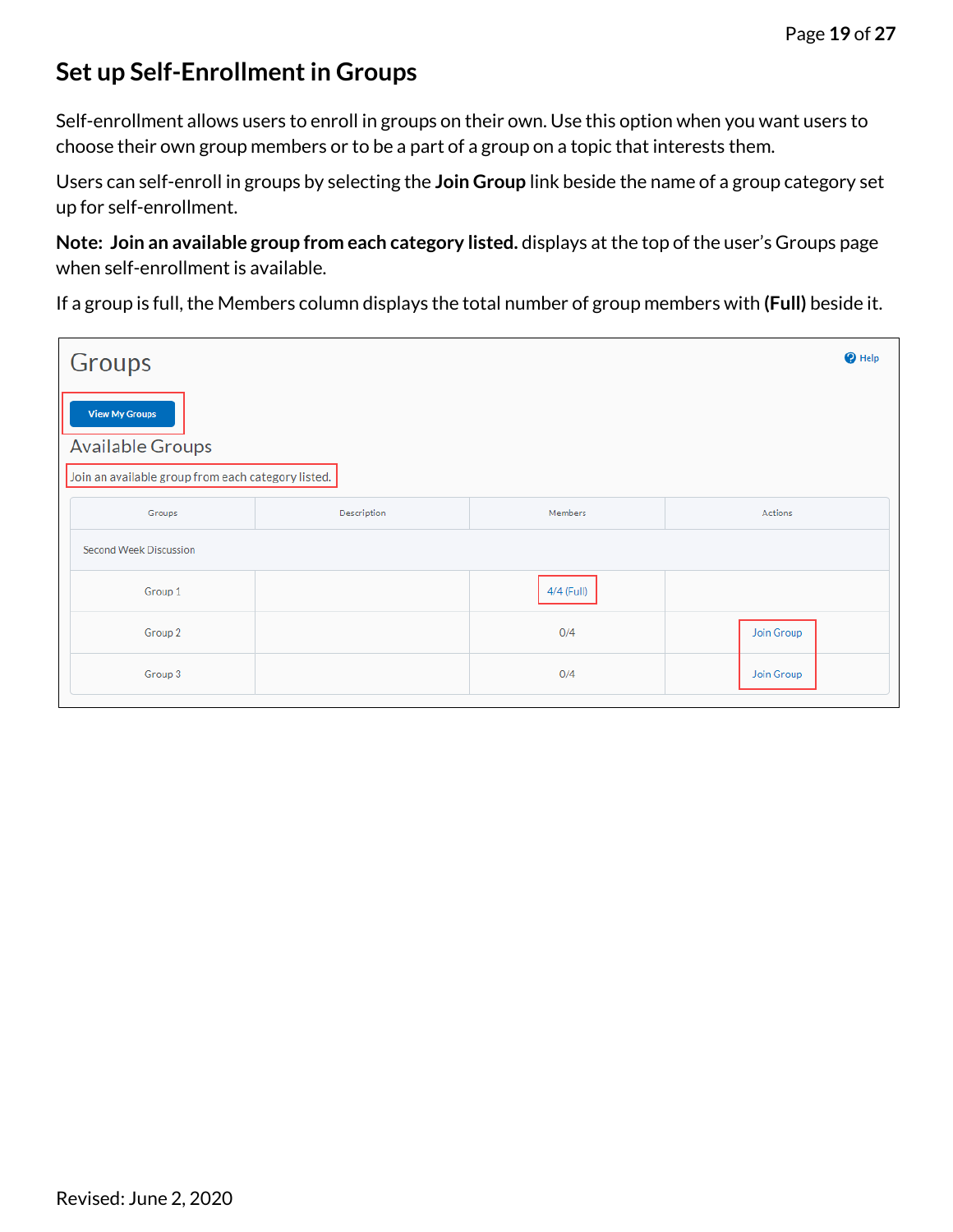## **Restrict a Forum or Topic to Specific Groups**

Using topic or forum restrictions, you can create discussion areas where members of a group can collaborate on assignments or discuss course material in small teams. You can also use restrictions to create separate forums or topics for each group in a course offering.

**Step 1:** Select **Discussions** from the navigation bar.

**Step 2:** On the **Discussions List** page, from the context menu of the forum or topic you want to restrict, select **Edit.**

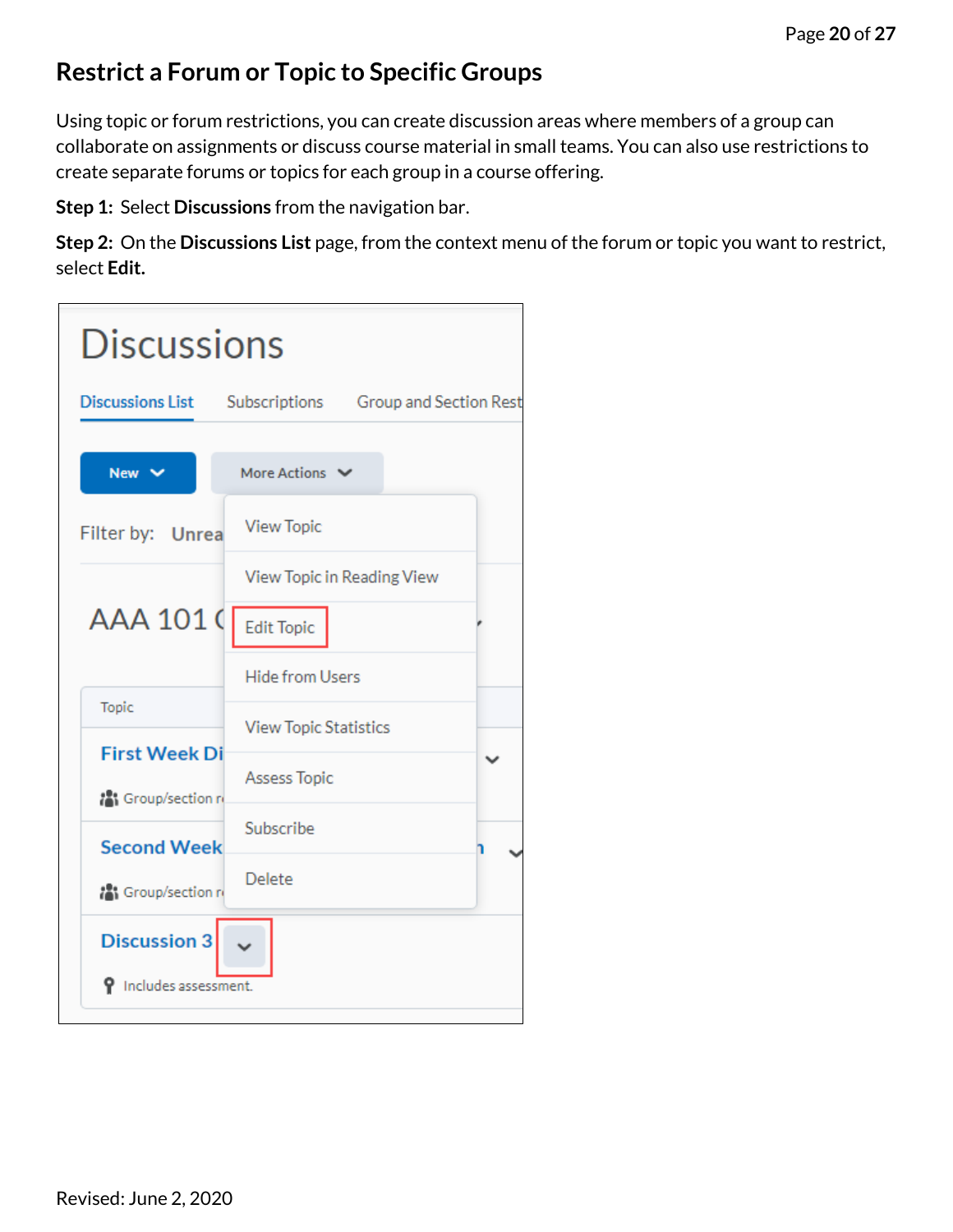**Step 3:** In the **Restrictions** tab, select the **Restrict this topic to the following groups and sections** checkbox.

**Step 4:** Select **Add Groups and Sections.**

| Properties                                                                               | Restrictions      | Assessment             |            | Objectives                   |
|------------------------------------------------------------------------------------------|-------------------|------------------------|------------|------------------------------|
| Hide from Users                                                                          |                   |                        |            |                              |
| Availability                                                                             |                   |                        |            |                              |
| Has Start Date                                                                           |                   |                        |            |                              |
| 6/3/2020                                                                                 | 2:59 PM           |                        | Now        |                              |
|                                                                                          |                   | United States - Denver |            |                              |
| Has End Date                                                                             |                   |                        |            |                              |
| 6/10/2020                                                                                | 8:59 PM           |                        | <b>Now</b> |                              |
|                                                                                          |                   | United States - Denver |            |                              |
| Display In Calendar                                                                      |                   |                        |            |                              |
|                                                                                          |                   |                        |            |                              |
| Locking Options<br>Unlock topic<br>٠                                                     |                   |                        |            |                              |
| Lock topic                                                                               |                   |                        |            |                              |
| Unlock topic for a specific date range                                                   |                   |                        |            |                              |
| Has Start Date                                                                           |                   |                        |            |                              |
| 6/3/2020                                                                                 | 2:59 PM           |                        | Now        |                              |
|                                                                                          |                   | United States - Denver |            |                              |
| Has End Date                                                                             |                   |                        |            |                              |
| 6/10/2020                                                                                | 8:59 PM           |                        | Now        |                              |
|                                                                                          |                   | United States - Denver |            |                              |
| Display in Calendar                                                                      |                   |                        |            |                              |
|                                                                                          |                   |                        |            |                              |
| Release Conditions                                                                       |                   |                        |            |                              |
| Attach Existing                                                                          | Create and Attach |                        |            | <b>Remove All Conditions</b> |
| There are no conditions attached to this item.                                           |                   |                        |            |                              |
| Group and Section Restrictions                                                           |                   |                        |            |                              |
| $\blacktriangledown$ Restrict this topic to the following groups and sections $\bigcirc$ |                   |                        |            |                              |
| Add Groups and Sections                                                                  |                   |                        |            |                              |
| There are no group or section restrictions<br>attached to this item.                     |                   |                        |            |                              |
| <b>Save and Close</b>                                                                    | Save and New      | Save                   |            | Cancel                       |

Revised: June 2, 2020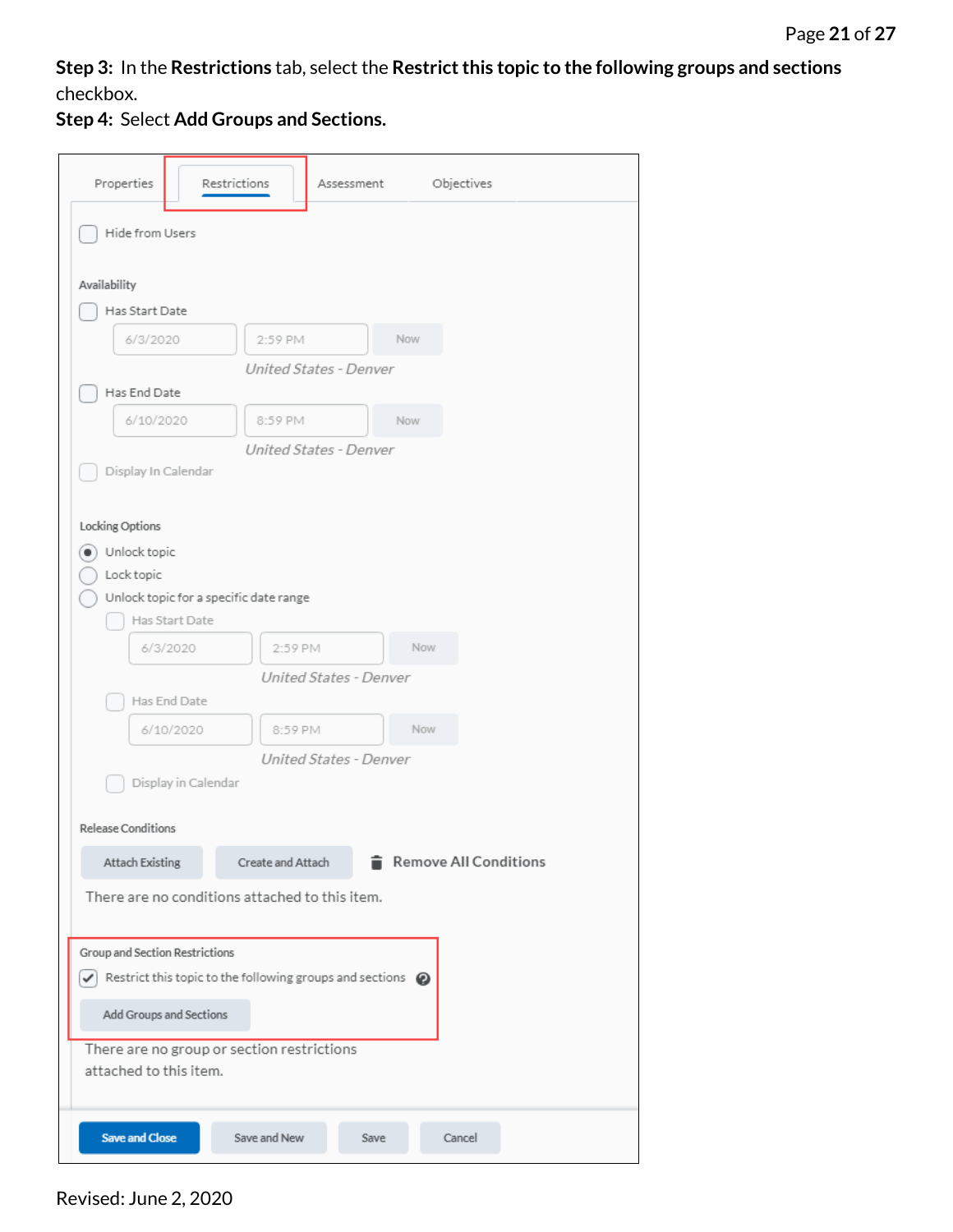**Step 5:** Select the groups you want to add, then select **Add**.

|     | <b>Add Groups and Sections</b> |              |             |              | ×  |
|-----|--------------------------------|--------------|-------------|--------------|----|
|     | Groups or Sections to Add      |              |             |              |    |
|     | Group or Section Category      |              |             |              |    |
|     | First Week Discussion          | $\checkmark$ |             |              |    |
|     |                                |              |             |              |    |
|     | Group or Section Name          |              |             |              |    |
|     | First Week Discussion          |              |             |              |    |
| ✓   | Alpha                          |              |             |              |    |
| ✓   | Beta                           |              |             |              |    |
| ✓   | Delta                          |              |             |              |    |
|     |                                |              | 20 per page | $\checkmark$ |    |
| Add | Cancel                         |              |             |              | ħ. |

To remove a specific group's access, select the Remove icon for the group or section.



#### Revised: June 2, 2020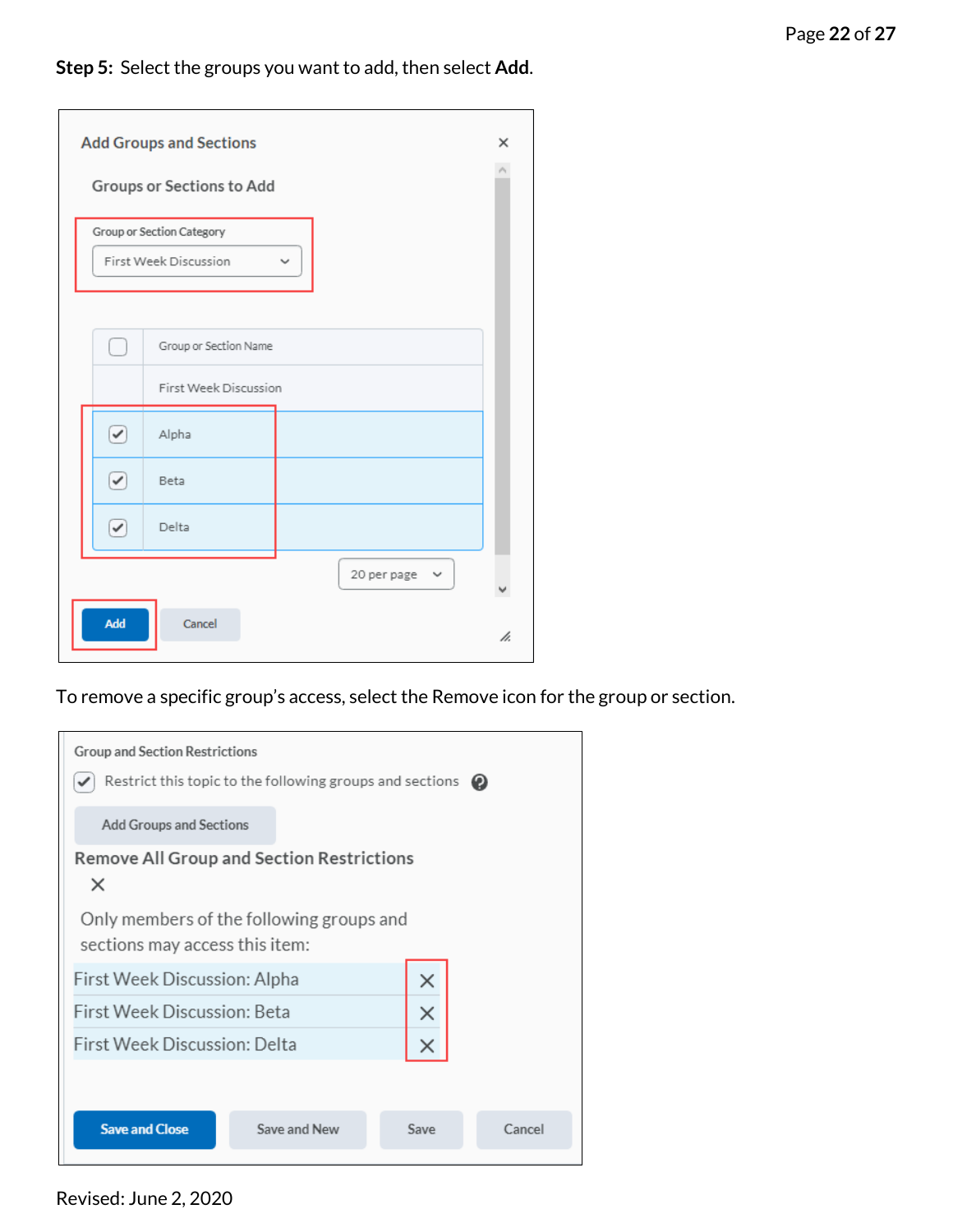To open the forum or topic to everyone again, clear the **Restrict this forum (or topic) to the following groups and sections** check box. Select **Save and Close** to save your changes.

| <b>Group and Section Restrictions</b>                                      | Restrict this topic to the following groups and sections |      | $\boldsymbol{\Omega}$ |
|----------------------------------------------------------------------------|----------------------------------------------------------|------|-----------------------|
| <b>Add Groups and Sections</b>                                             |                                                          |      |                       |
| <b>Remove All Group and Section Restrictions</b><br>X                      |                                                          |      |                       |
| Only members of the following groups and<br>sections may access this item: |                                                          |      |                       |
| First Week Discussion: Alpha                                               |                                                          | X    |                       |
| First Week Discussion: Beta                                                |                                                          | X    |                       |
| First Week Discussion: Delta                                               |                                                          | X    |                       |
|                                                                            |                                                          |      |                       |
| <b>Save and Close</b>                                                      | Save and New                                             | Save | Cancel                |

### <span id="page-22-0"></span>**Enroll Course Leaders in Groups**

The way to enroll a course leader into groups depends on whether they have access to all groups or only select groups. Users should have access to all groups if they are responsible for mediating, grading, and working on material for the entire class. They should have access to select groups, if they are only responsible for mediating, grading, or working on material for a particular group.

Add staff that are working with select groups the same way you add users. However, if an administrator enables the Can be auto enrolled into groups permission, users that lead courses and assist users (like teaching assistants) are added to groups at the same time as regular users; this could mean that all or most of your staff end up in the same group. Make sure you even out enrollment using the Enroll Users page.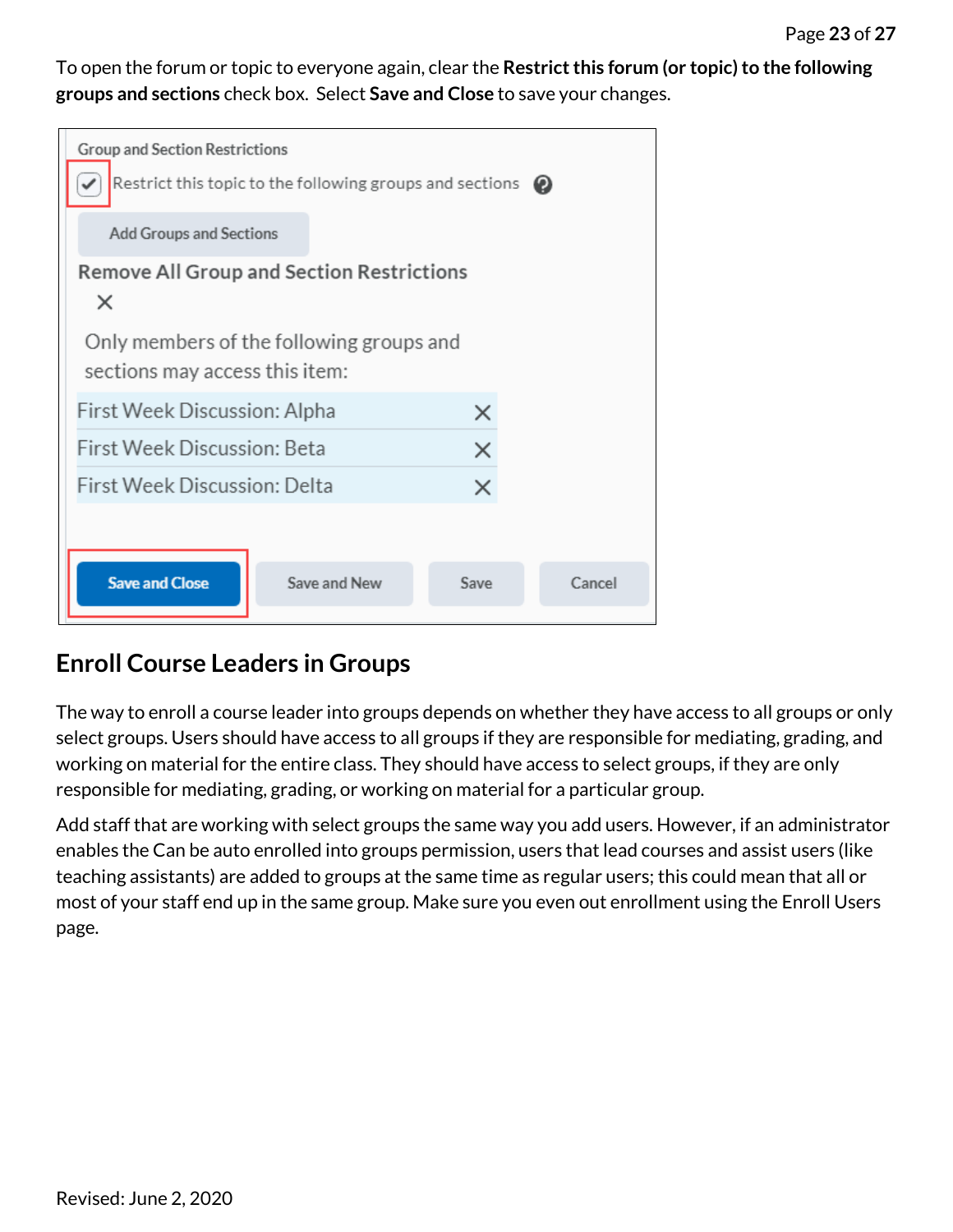**Step 1:** On the **Manage Groups** page, select **Enroll Users** from the context menu of the category that contains the group (or groups) you want to enroll a user in.

| <b>Manage Groups</b>                              |                     |  |  |  |  |  |
|---------------------------------------------------|---------------------|--|--|--|--|--|
| <b>New Category</b>                               |                     |  |  |  |  |  |
| Categories                                        |                     |  |  |  |  |  |
| <b>View Categories</b>                            |                     |  |  |  |  |  |
| <b>First Week Discussion</b><br>$\check{ }$       |                     |  |  |  |  |  |
|                                                   |                     |  |  |  |  |  |
| $\blacktriangleright$ Email<br><b>Delete</b>      |                     |  |  |  |  |  |
| Groups                                            | <b>Members</b>      |  |  |  |  |  |
| First Week Discussion (3)                         |                     |  |  |  |  |  |
| Groups for week 1 discuss<br><b>Edit Category</b> |                     |  |  |  |  |  |
| Alpha                                             | <b>Add Group</b>    |  |  |  |  |  |
| Beta                                              | <b>Enroll Users</b> |  |  |  |  |  |
|                                                   |                     |  |  |  |  |  |

**Step 2**: In the **Search For** field, search for the user you want to add. To see a list of users that need to be enrolled, select the **Not Enrolled** search option and select the magnifying glass icon to update the search.

| Display<br>All Groups $\vee$             |
|------------------------------------------|
| <b>Hide Search Options</b><br>Search For |
| Search In                                |
| First Name                               |
| Last Name<br>✓                           |
| Username<br>✓                            |
| Org Defined ID<br>✓                      |
|                                          |
| Enrollment                               |
| Enrolled <sup>O</sup>                    |
| Not Enrolled @                           |

Revised: June 2, 2020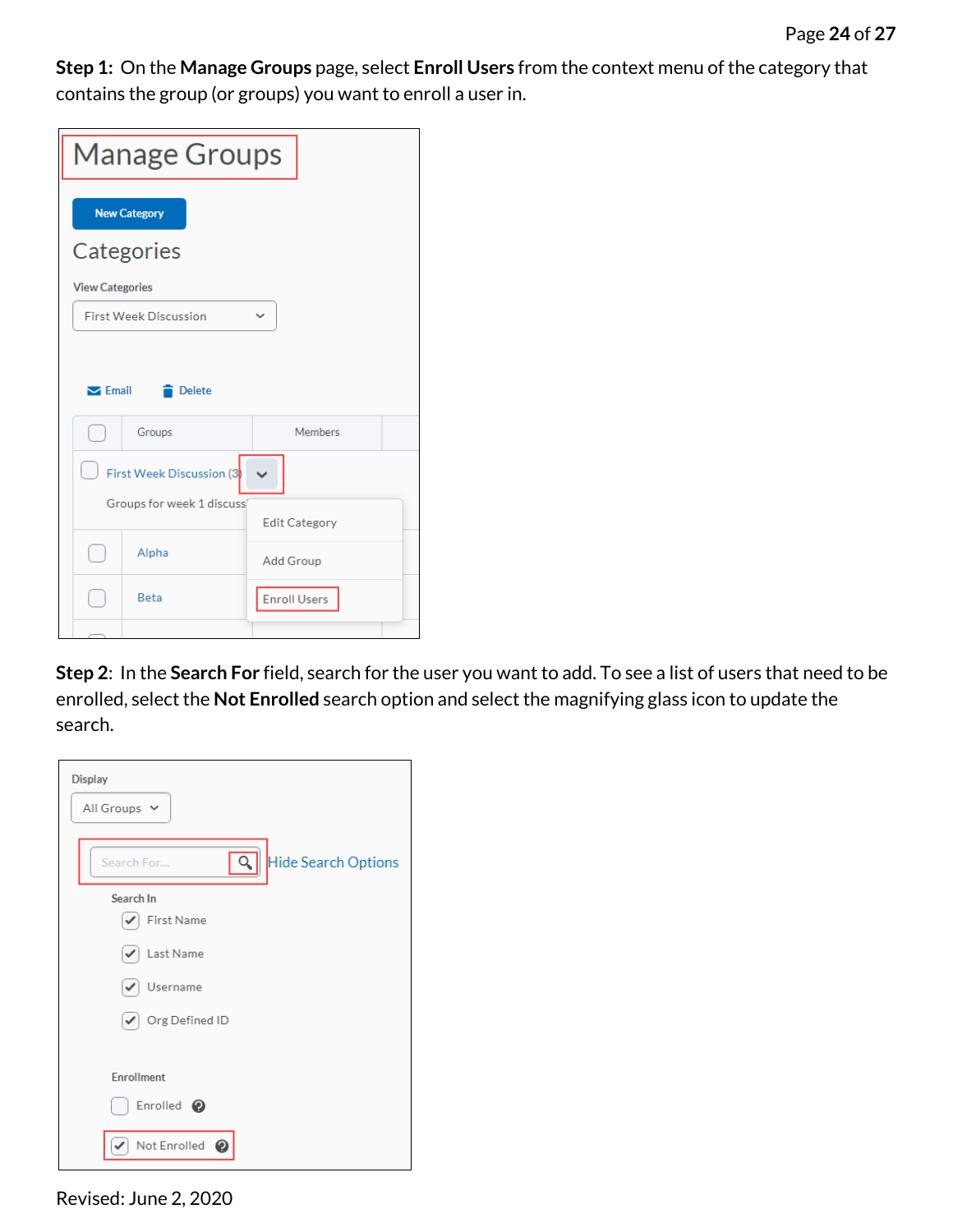To add users to groups, select the checkboxes beside each user's name. Clear check boxes to remove users from groups. Select **Save.**

| Last Name . First Name, Username, Org Defined ID      | Alpha<br>Users: 1 | Beta<br>Users: 1 | Delta<br>Users: 1 |
|-------------------------------------------------------|-------------------|------------------|-------------------|
| Barrentine, David, dbarrentine, S00015025 d $\bullet$ | ✓                 |                  |                   |
|                                                       |                   |                  |                   |
| Cancel<br><b>Save</b>                                 |                   |                  |                   |

### <span id="page-24-0"></span>**Delete a User from a Group**

When you delete a user from a group, all of their files remain in the system, including discussion posts, Assignments submissions, and Locker files.

**Step 1:** On the **Manage Groups** page, from the **View Categories** dropdown menu, select the category containing the groups with users you want to delete.

**Step 2:** From the context menu of the category, select **Enroll Users.**

|                                              | <b>Manage Groups</b>          |                            |                      |  |  |  |  |  |
|----------------------------------------------|-------------------------------|----------------------------|----------------------|--|--|--|--|--|
|                                              | <b>New Category</b>           |                            |                      |  |  |  |  |  |
|                                              | Categories                    |                            |                      |  |  |  |  |  |
|                                              | <b>View Categories</b>        |                            |                      |  |  |  |  |  |
|                                              | <b>Second Week Discussion</b> |                            |                      |  |  |  |  |  |
|                                              |                               |                            |                      |  |  |  |  |  |
| $\blacktriangleright$ Email<br><b>Delete</b> |                               |                            |                      |  |  |  |  |  |
|                                              |                               | <b>Members</b>             |                      |  |  |  |  |  |
|                                              |                               | Second Week Discussion (3) |                      |  |  |  |  |  |
|                                              |                               | Group 1                    | <b>Edit Category</b> |  |  |  |  |  |
|                                              |                               | Group <sub>2</sub>         | Add Group            |  |  |  |  |  |
|                                              |                               | Group 3                    | <b>Enroll Users</b>  |  |  |  |  |  |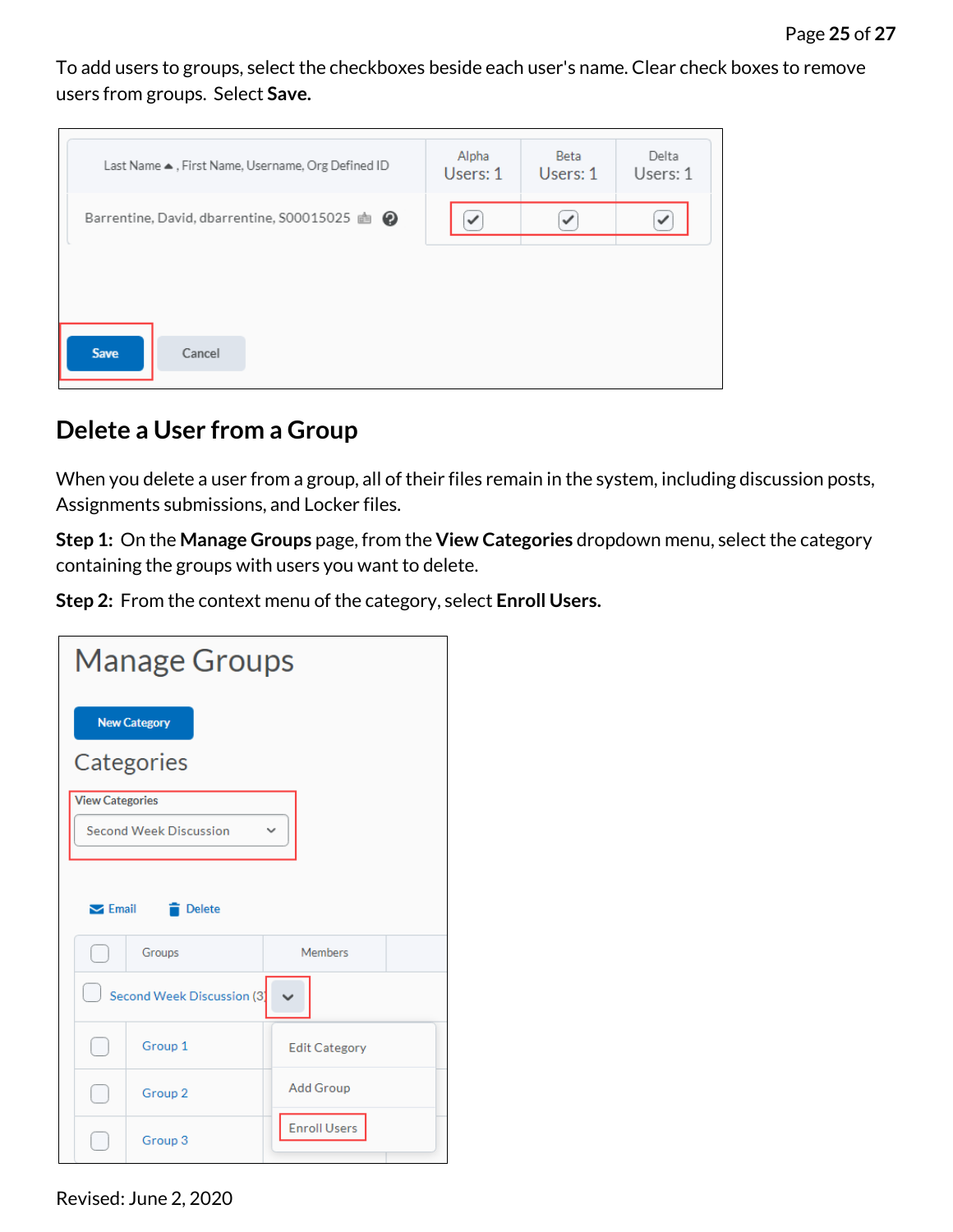#### **Step 3:** On the **Enroll Users** page, beside the user's name, clear the checkbox for each group you want to remove the user from. Select **Save.**

| Last Name . First Name, Username, Org Defined ID | Group 1<br>Users: 3 | Group 2<br>Users: $0$ | Group 3<br>Users: $0$ |
|--------------------------------------------------|---------------------|-----------------------|-----------------------|
| Barrentine, David, dbarrentine, S00015025        |                     |                       |                       |
| Student11, ACC, ACC.Student11, Student11         |                     |                       |                       |
| Student12, ACC, ACC.Student12, Student12         |                     |                       |                       |
| Student 13, ACC, ACC.Student 13, Student 13      |                     |                       |                       |
| Student14, ACC, ACC.Student14, Student14 a       |                     |                       |                       |
| Student 15, ACC, ACC.Student 15, Student 15 m    |                     |                       |                       |
| Student3, ACC, ACC.Student3, student3 a          |                     |                       |                       |

### <span id="page-25-0"></span>**Best Practices for Group Enrollment**

To illustrate best practices for group enrollment, the following scenario includes a class of 185 users.

Your latest assignment requires users to use a software program that is only available in certain labs which must be booked and supervised. You book 4 labs that can hold 50 users each and create 4 corresponding groups.

You select the following group options:

- For the Enrollment Type, you select **# of Groups** and set the Number of Groups to 4.
- You leave both **Auto-enroll new users** and **Randomize users in groups** cleared because new users will not be joining your course and you are not worried about having an unbiased distribution of users, since group membership will not influence users' grades.
- You select Set up discussion areas and create discussion forums where users can post and answer questions about the computer software.
- You leave Set up lockers and Set up assignments submission folders cleared because you do not want users collaborating on their projects and you already have your assignments organized.